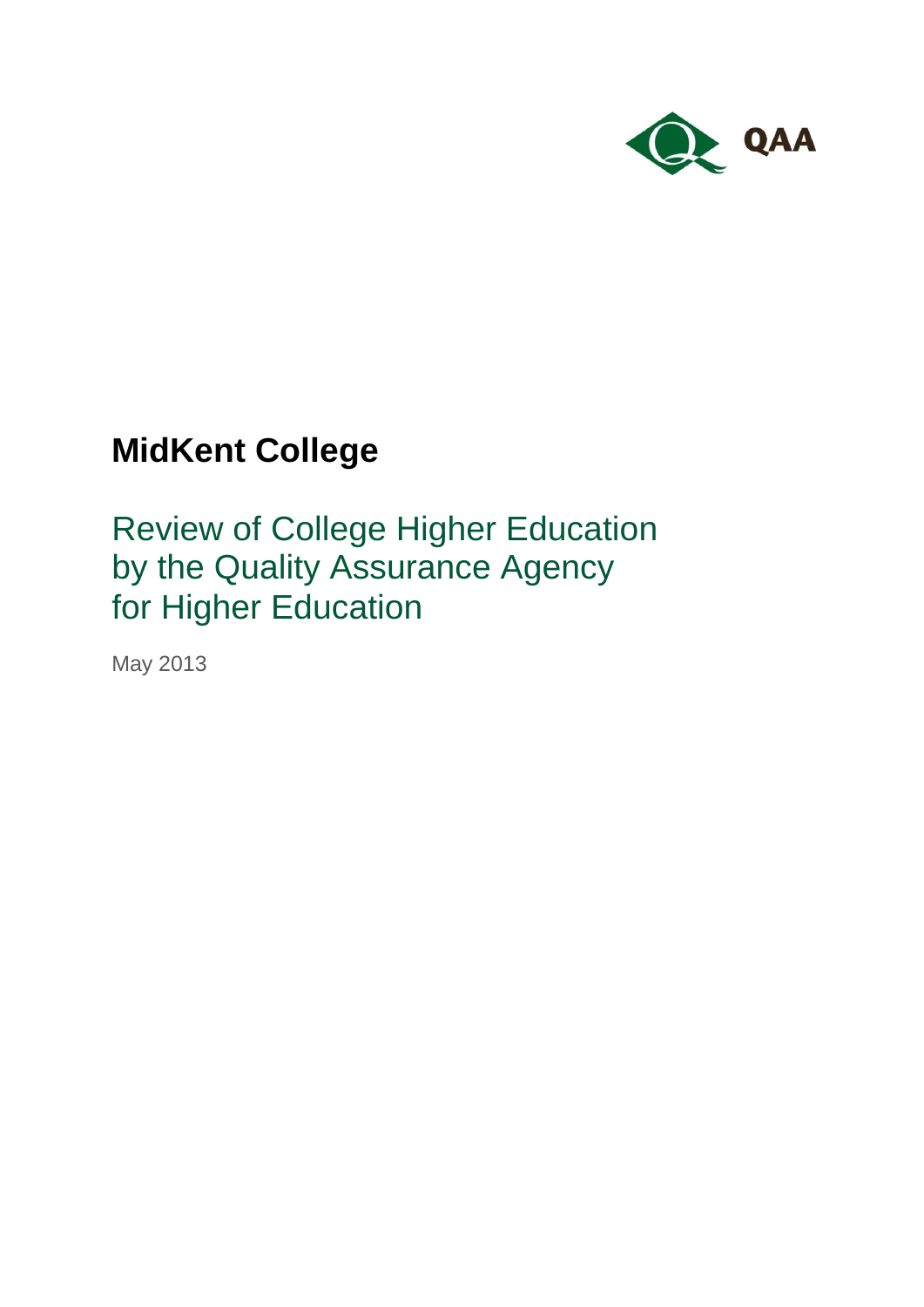## **Contents**

| 5 Theme: Student Involvement in Quality Assurance and Enhancement 16<br>Innovations in student involvement in quality assurance and enhancement  16<br>Staff experience of/participation in student involvement in quality  17 |  |
|--------------------------------------------------------------------------------------------------------------------------------------------------------------------------------------------------------------------------------|--|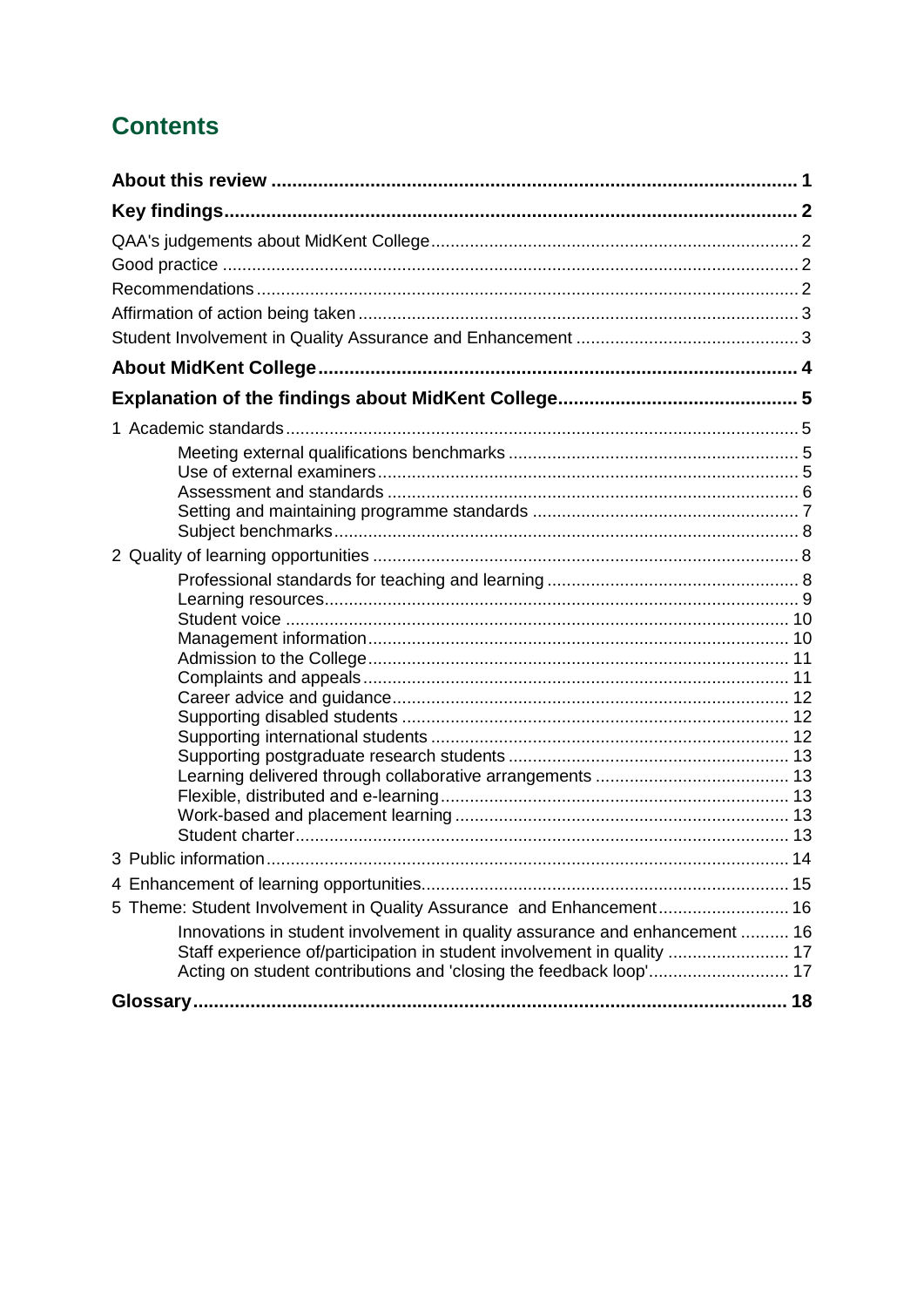## <span id="page-2-0"></span>**About this review**

This is a report of a Review of College Higher Education conducted by the Quality Assurance Agency for Higher Education (QAA) at MidKent College. The review took place on 13-16 May 2013 and was conducted by a team of three reviewers, as follows:

- Mr Seth Crofts
- Dr Sylvia Hargreaves
- Mrs Emma Hedges (student reviewer).

The main purpose of the review was to investigate the higher education provided by MidKent College and to make judgements as to whether or not its academic standards and quality meet UK expectations. In this report, the QAA review team:

- makes judgements on:
	- whether the college fulfils its responsibilities for maintaining the threshold academic standards set by its awarding bodies
	- the quality of learning opportunities
	- the quality of information
	- the enhancement of learning opportunities
- provides commentaries on the theme topic
- makes recommendations
- identifies features of good practice
- affirms action that the institution is taking or plans to take.

A summary of the [key findings](#page-3-0) can be found in the section starting on page 2. [Explanations of the findings](#page-6-0) are given in numbered paragraphs in the section starting on page 5.

In reviewing MidKent College, the review team has also considered a theme selected for particular focus across higher education in England and Northern Ireland. The [themes](#page-4-1) for the academic year 2012-13 are the First Year Student Experience and Student Involvement in Quality Assurance and Enhancement.

The QAA website gives more information **about QAA** and its mission.<sup>1</sup> Background information about MidKent College is given on page 4 of this report. A dedicated [page of the](http://www.qaa.ac.uk/InstitutionReports/types-of-review/RCHE/Pages/default.aspx)  [website](http://www.qaa.ac.uk/InstitutionReports/types-of-review/RCHE/Pages/default.aspx) explains more about this review method and has links to the review handbook and other informative documents.<sup>2</sup>

-

[www.qaa.ac.uk/aboutus/pages/default.aspx](http://www.qaa.ac.uk/aboutus/pages/default.aspx)

<sup>2</sup> [www.qaa.ac.uk/institutionreports/types-of-review/rche/pages/default.aspx](http://www.qaa.ac.uk/institutionreports/types-of-review/rche/pages/default.aspx)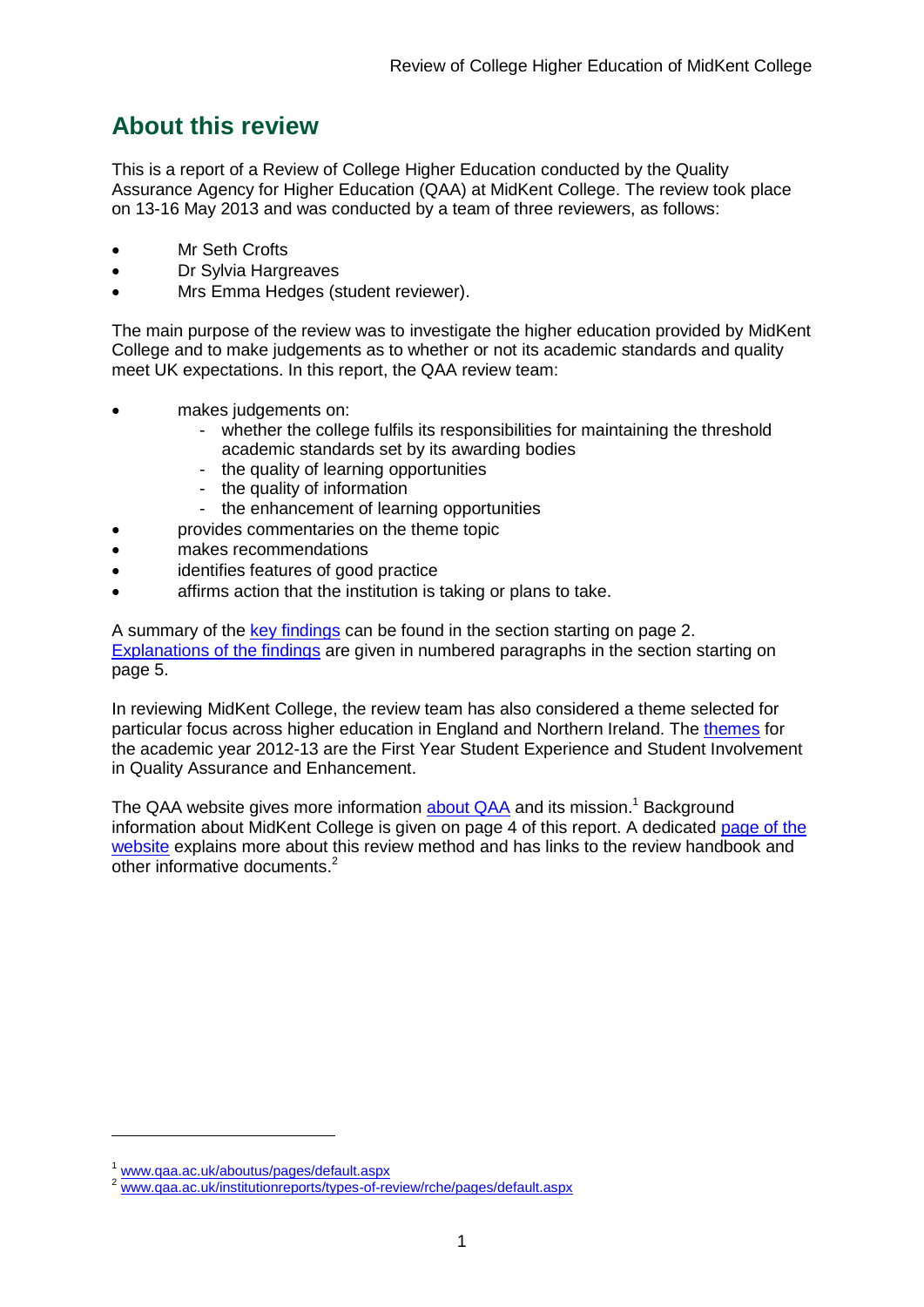## <span id="page-3-0"></span>**Key findings**

This section summarises the QAA review team's key findings about MidKent College ('the College').

## <span id="page-3-1"></span>**QAA's judgements about MidKent College**

The QAA review team formed the following judgements about the higher education provision at MidKent College.

- The academic standards of the awards the College offers on behalf of its awarding bodies **meet UK expectations** for threshold standards.
- The quality of student learning opportunities at the College **meets UK expectations**.
- The quality of information produced by the College about its learning opportunities **meets UK expectations**.
- The enhancement of student learning opportunities at the College **meets UK expectations**.

## <span id="page-3-2"></span>**Good practice**

The QAA review team identified the following **features of good practice** at MidKent College:

- the College's strategic approach to enhancement of teaching in higher education provision, specifically mentorship, coaching and teaching observation (paragraph 2.3)
- the effective approach to e-learning across the higher education provision (paragraph 2.26).

## <span id="page-3-3"></span>**Recommendations**

The QAA review team makes the following **recommendations** to MidKent College:

- work with the relevant validating university to consider how external examiners' reports for awards offered across a number of consortium partners can be made more specific to the needs of the College, by the end of academic year 2013-14 (paragraph 1.6)
- make external examiners' annual reports available in full to higher education students by December 2013 (paragraph 1.7)
- develop and implement effective, clear and consistent policies for the membership, procedures, powers and accountability of the boards of examiners for Pearson Edexcel programmes by December 2013 (paragraph 1.10)
- ensure that the Teaching, Learning and Assessment Policy is implemented effectively to meet the needs of higher education students by the end of academic year 2013-14 (paragraph 1.12)
- consider extending the opportunities for all higher education students to provide feedback on modules, by December 2013 (paragraph 2.9)
- formalise systems for the election, training and ongoing support of higher education student representatives to ensure they are informed of their responsibilities and can more effectively represent their peers, by December 2013 (paragraph 2.10)
- promote the availability of the Job Shop service to all higher education students by December 2013 (paragraph 2.18)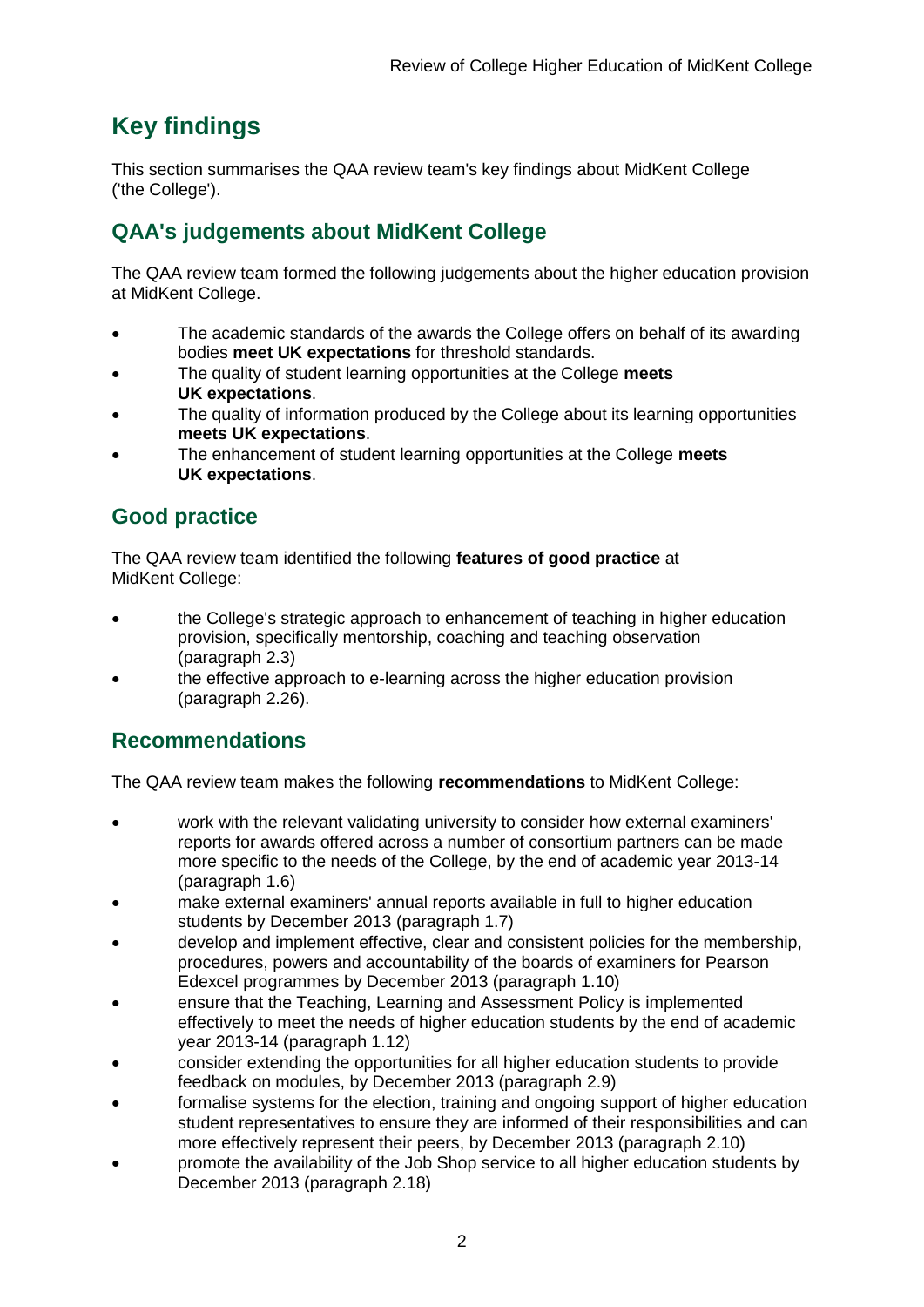ensure that all higher education course handbooks provide students with consistent information about their programmes by December 2013 (paragraph 3.4).

## <span id="page-4-0"></span>**Affirmation of action being taken**

The QAA review team **affirms the following actions** that MidKent College is already taking to make academic standards secure and/or improve the educational provision offered to its students:

- the College's approach to monitoring students' satisfaction with feedback on assessed work, and to identifying and remedying any areas of deficiency (paragraph 1.11)
- the strategic approach applied to resource allocation, which recognises a need to develop resources at the Maidstone campus (paragraph 2.7)
- the College's approach to enhancing the student voice through the work of the HE Student Voice Coordinator (paragraph 2.8)
- the College's forthcoming appointment of a member of staff to lead on employability for higher education students (paragraph 2.17)
- the College's plans to gather and use detailed data on graduate destinations (paragraph 2.19)
- the College's plans, in partnership with the Students' Union, to revise the Student Charter and make it more relevant to higher education students (paragraph 2.28).

## <span id="page-4-1"></span>**Student Involvement in Quality Assurance and Enhancement**

The College has been proactive in raising the higher education student voice, primarily through the appointment of the HE Student Voice Coordinator, which has also improved the process of gathering and responding to student feedback. Improvements could be made to the student representative system to enable those involved to carry out their roles more effectively.

**Further explanation of the key findings can be found in the [handbook](http://www.qaa.ac.uk/Publications/InformationAndGuidance/Pages/RCHE-handbook.aspx) for Review of College Higher Education, available on the QAA website. 3**

-

<sup>3</sup> [www.qaa.ac.uk/publications/informationandguidance/pages/rche-handbook.aspx](http://www.qaa.ac.uk/publications/informationandguidance/pages/rche-handbook.aspx)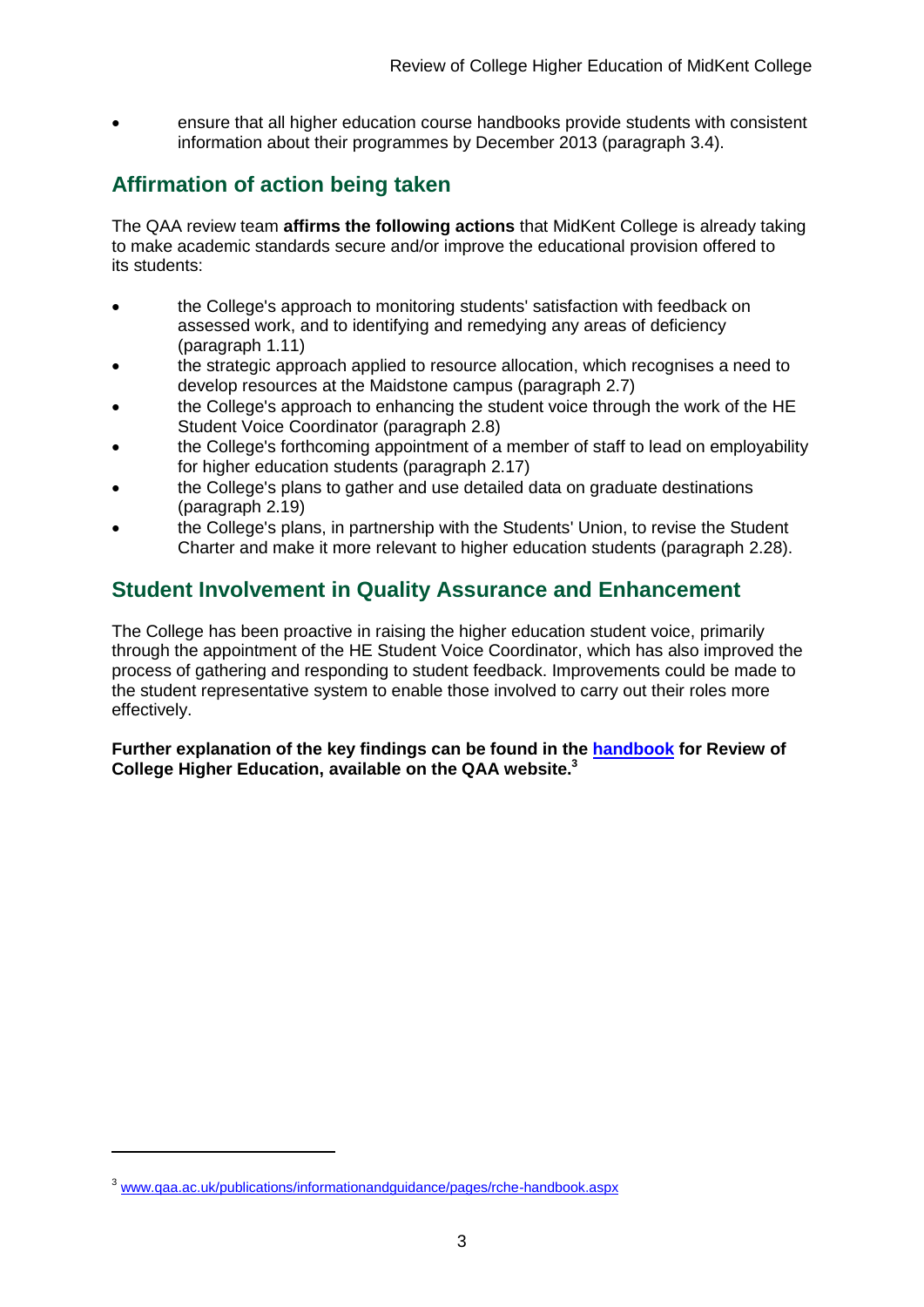## <span id="page-5-0"></span>**About MidKent College**

MidKent College offers a mixture of further and higher education courses at its two campuses in Gillingham (Medway campus) and Maidstone. In July 2012, the College completed the purchase of the University of the Creative Arts centre on the Maidstone campus, with a view to developing the building as a bespoke higher education centre from September 2013.

The College's mission is to challenge and support every student to be the best they can be.

At the time of the review, the College had nearly 8,000 learners enrolled, of whom approximately 300 were higher education students.

The College works with three validating bodies: the University of Kent, Canterbury Christ Church University and Pearson Edexcel ('Edexcel'). Programmes are offered at levels 4-6 in the following subjects:

- Biological Life Sciences
- Business and Management
- **•** Chemistry
- Civil Engineering
- Construction
- **•** Engineering
- Information Technology
- Childhood Studies
- Teacher Education
- Health and Social Care
- Hospitality and Events Management
- Performing Arts
- Production Arts
- Public Services (Security)
- Sport and Leisure Management.

The College's relationship with its main partner, the University of Kent, shifted at the start of the current academic year due to of the College's receiving direct funding for the first time. The College appointed a Director of Higher Education in September 2011, not only to reflect these changes, but also to lead the strategic development of higher education at the College.

The College last engaged with QAA Integrated Quality Enhancement Review in 2007. The review found that confidence could be placed in the College's management of academic standards and the quality of learning opportunities, and that reliance could be placed on the accuracy and completeness of public information.

The key challenges highlighted by the College include: adapting its systems and procedures to meet the challenges faced by the change to direct funding, incorporating the requirements of Edexcel into the quality assurance processes of the College (Edexcel courses commenced in academic year 2012-13), and continuing to recruit and retain high-quality teaching staff for higher education courses.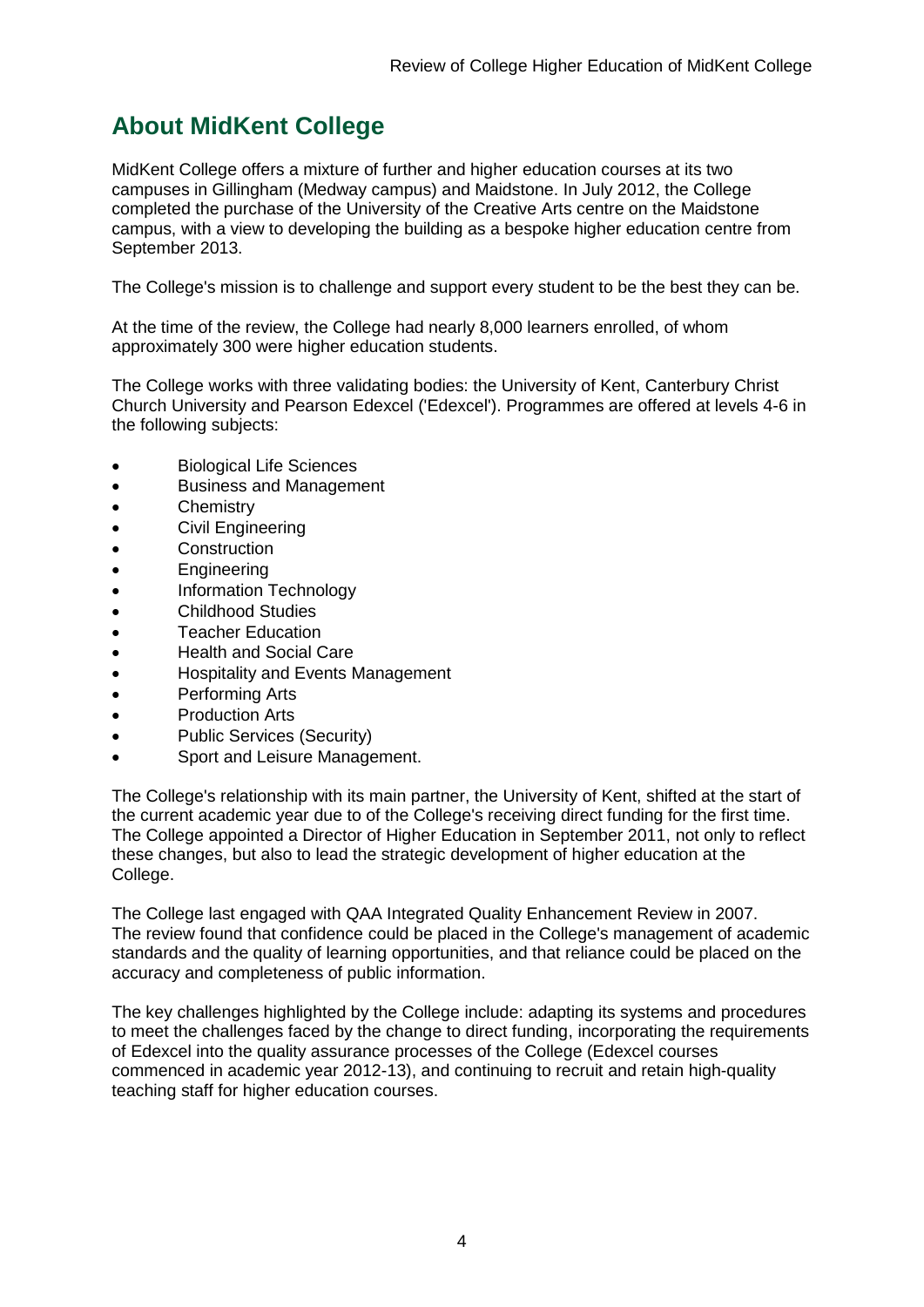## <span id="page-6-0"></span>**Explanation of the findings about MidKent College**

This section explains the key findings of the review in more detail.<sup>4</sup>

Terms that may be unfamiliar to some readers have been included in a [brief glossary](#page-18-2) at the end of this report. A fuller [glossary of terms](http://www.qaa.ac.uk/AboutUs/glossary/Pages/default.aspx)<sup>5</sup> is available on the QAA website, and formal definitions of certain terms may be found in the [handbook](http://www.qaa.ac.uk/publications/informationandguidance/pages/rche-handbook.aspx) for the review method, also on the  $OAA$  website. $6$ 

## <span id="page-6-1"></span>**1 Academic standards**

#### **Outcome**

The academic standards of the awards the College offers on behalf of its awarding bodies **meet UK expectations**. The team's reasons for this judgement are given below.

#### <span id="page-6-2"></span>**Meeting external qualifications benchmarks**

1.1 It is the responsibility of the College's awarding bodies to allocate the qualifications they award to the appropriate benchmarks and to ensure there is sufficient volume of study to demonstrate that learning outcomes can be achieved. These points are confirmed under the respective validation procedures of each awarding body.

1.2 Programmes delivered by the College on behalf of the two Universities have been designed and validated in partnership with them. Edexcel qualifications have been designed and validated in line with Edexcel's code of practice. Staff at the College confirmed their involvement in the design of new programmes and in the allocation of qualifications to the appropriate level in *The framework for higher education qualifications in England, Wales and Northern Ireland* (FHEQ). Prior to programme approval, an initial business case approval must be obtained from the College's Higher Education Committee. While this process does not address directly the allocation of the proposed award to the FHEQ, it does incorporate consideration of the quality of existing provision, as well as programme philosophy, demand, employer engagement, staff and resources.

#### <span id="page-6-3"></span>**Use of external examiners**

1.3 The College makes scrupulous use of external examiners. Although the selection methods vary, all external examiners are appointed by the awarding bodies. Edexcel programmes recruited the first cohorts of students at the start of the academic year 2012-13 and therefore Edexcel examiners had only recently been confirmed at the time of the review visit.

1.4 The College gives full consideration to the comments and recommendations contained in external examiners' reports. The reports are sent both to the Quality Office and to the Director of Higher Education, and discussed at meetings with colleagues at the awarding universities. Actions taken at the College are formally recorded and disseminated to relevant members of staff. The review team also saw evidence of reports being discussed at course and faculty team meetings, and then being fed into appropriate and effective

 $\overline{a}$ 

<sup>&</sup>lt;sup>4</sup> The full body of evidence used to compile the report is not published. However, it is available on request for inspection: please contact QAA Reviews Group.

<sup>5</sup> [www.qaa.ac.uk/aboutus/glossary/pages/default.aspx](http://www.qaa.ac.uk/aboutus/glossary/pages/default.aspx)

<sup>6</sup> See note 3.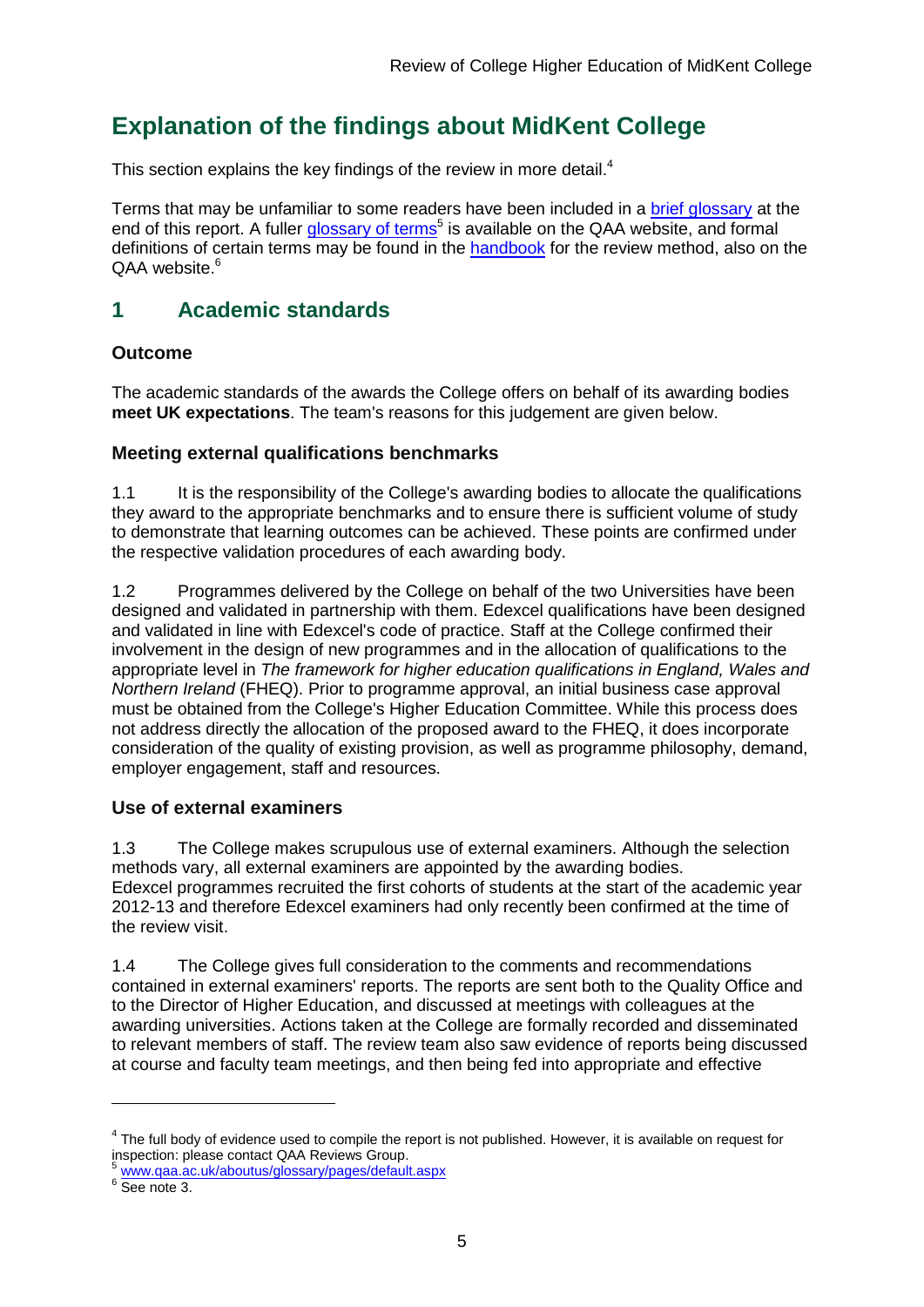discussions at the Higher Education Committee. Matters arising from reports and their responses also feed into annual monitoring reports and faculty improvement plans, and the review team saw numerous examples of actions taken in respect to University of Kent programmes, including review of assessment load and more effective monitoring of assignment deadlines. The College stated that it intends to use similar processes for scrutinising and acting upon Edexcel reports.

1.5 The monitoring of ongoing action arising from examination boards and external moderators' reports is drawn together at institutional level in the Higher Education Improvement Plan, which has been established for the first time in the current academic year. Monitoring of the Plan falls within the remit of the Higher Education Group, which reports to the Higher Education Committee. At the time of the review visit, it was too early to assess the effectiveness of the Plan or the monitoring process. There is an opportunity in the reporting structure for Academic Board to maintain oversight of reporting by external examiners through receipt of Higher Education Committee minutes.

1.6 The two programmes validated by Canterbury Christ Church University are offered across a consortium of partners. External examiners' reports for these programmes are generic across the consortium and therefore offer limited feedback to colleges, as comments are rarely made regarding individual delivery partners. It has been noted at annual course review meetings with the relevant University faculty that individual reports for colleges would be beneficial and the review team endorses this. While recognising the value of the mid-year visits and reports by external examiners for the Diploma in Teaching in the Lifelong Learning Sector (DTLLS), the team notes that there is no such visit for the Foundation Degree in Childhood Studies. In order for the College to be able to take timely and appropriate action in response to reports, the review team **recommends** that the College work with Canterbury Christ Church University to consider, by the end of the academic year 2013-14, how external examiners' reports for awards offered across a number of consortium partners can be made more specific to the needs of MidKent College.

1.7 External examiners' reports are not made available to students. The review team therefore **recommends** that the College make external examiners' annual reports available in full to higher education students by December 2013.

#### <span id="page-7-0"></span>**Assessment and standards**

1.8 The design, approval, monitoring and review of assessment strategies is effective in ensuring that students have the opportunity to demonstrate the learning outcomes of their awards. The College complies with the assessment regulations of the respective awarding bodies. For the University of Kent and Edexcel programmes, College staff are responsible for writing assessment briefs, as well as marking, moderation and feedback in accordance with the policies set out by each awarding body. For Canterbury Christ Church University programmes, assessment briefs are set at validation, while responsibilities for marking, moderation and feedback are shared.

1.9 The assessment process is robust. The wide range of assessment methods helps to promote effective learning and allows students to demonstrate achievement of the learning outcomes. From external examiners' reports and a sample of student work, the review team found evidence of an effective process for second-marking and moderation, and marking being undertaken against clear assessment criteria. Students whom the review team met confirmed their clear understanding of assessment processes, plagiarism, and of staff marking against assessment criteria.

1.10 For provision validated by the Universities, boards of examiners are run in accordance with the processes set out by the awarding bodies. For Edexcel programmes,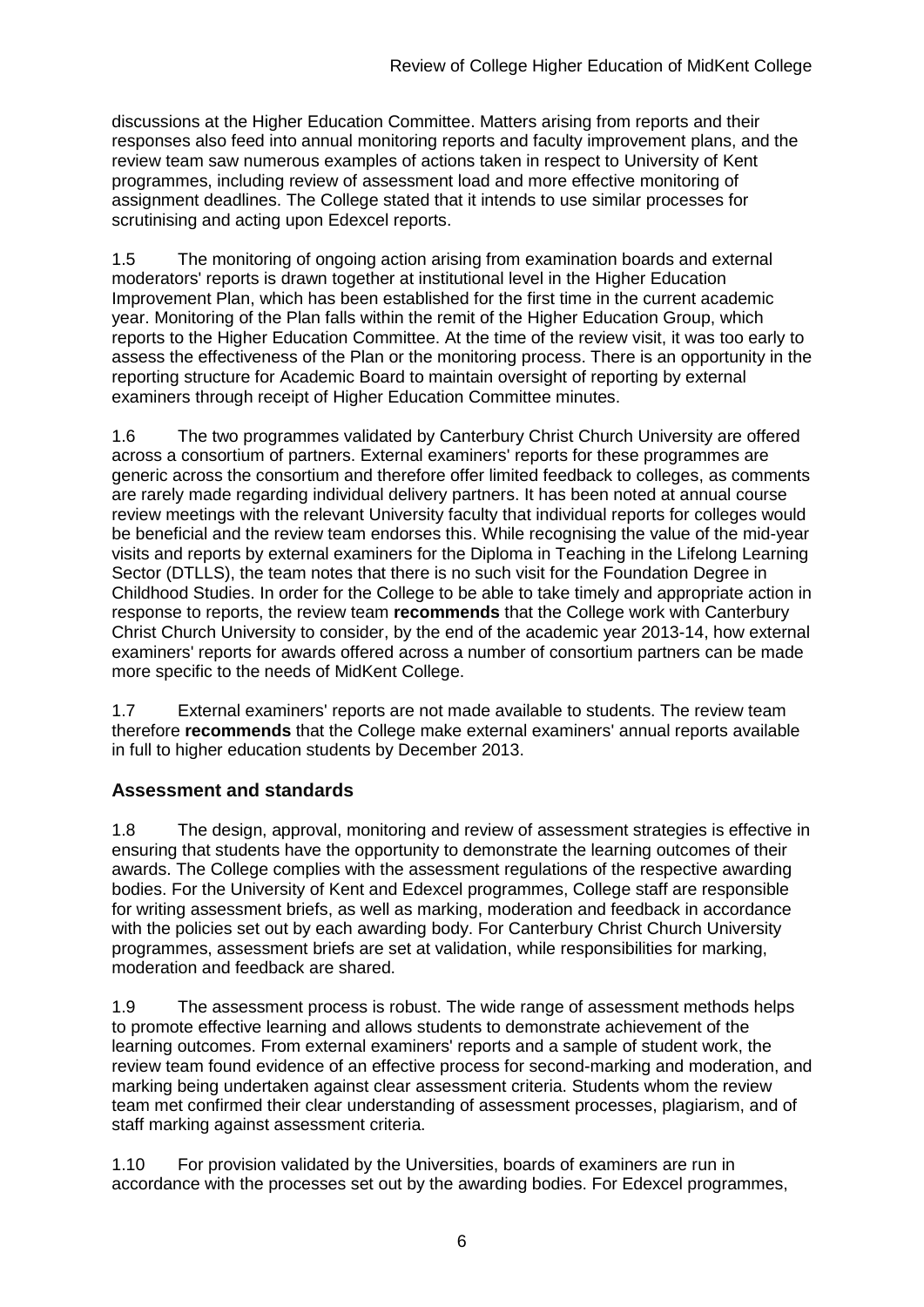responsibility for holding these boards lies with the College, subject to Edexcel guidance documents. At the time of the review, the team heard that the College intended to develop a protocol to be introduced for the 2013-14 boards of examiners. For this year's boards, procedures will be informed by best practice applied to the College's existing level 3 programmes. The review team therefore **recommends** that, by December 2013, the College develop and implement effective, clear and consistent policies for the membership, procedures, powers and accountability of the boards and examiners for Edexcel programmes.

1.11 Feedback to students on assessment is generally carefully considered, clear, comprehensive and of a high quality. This was endorsed by comments found in a sample of external examiners' reports. Satisfaction among students with the timeliness of feedback is less consistent. While students are generally satisfied with the policy of three weeks return for work handed in on time (five to seven weeks for Canterbury Christ Church University programmes), the review team found evidence of a variable situation, with some assessments not given back within the stated timeframe. Evidence regarding timeliness and quality of feedback is gathered through student representatives, student satisfaction surveys and focus groups led by the HE Student Voice Coordinator. The review team heard of examples where the College had clearly responded to negative feedback from students. Therefore, the review team **affirms** the College's approach to monitoring students' satisfaction with feedback on assessed work, and to identifying and remedying any areas of deficiency.

1.12 The College has completed extensive deliberations in relation to the formulation of a teaching and learning strategy that will drive the higher education provision. At the time of the review visit, a draft Teaching, Learning and Assessment Policy had been completed and was due to be considered by the Quality Development Panel. The Policy is largely generic to meet the needs of students in further and higher education provision. The review team therefore **recommends** that the Teaching, Learning and Assessment Policy be implemented effectively by the end of the academic year 2013-14 to ensure that it meets the needs of higher education students.

#### <span id="page-8-0"></span>**Setting and maintaining programme standards**

1.13 The design, approval, monitoring and review of programmes enables standards to be set and maintained and allows students to demonstrate learning outcomes of the awards. The College is required to follow the processes set out in the partnership agreements with its awarding bodies regarding the design, approval, monitoring and review of its higher education programmes. For programmes validated by the Universities, responsibilities for annual monitoring are shared between the awarding body and the College, with programme teams reporting to the respective Universities via annual monitoring reports. Annual monitoring and reporting comprises both University and College processes. The review team found evidence that useful quality assurance and enhancement information is incorporated into annual programme and module reports, which then feed into the University of Kent's internal annual monitoring processes and are copied to the College's Quality Office and Director of Higher Education. It was also clear that matters arising from a range of reports are considered at review meetings held with each University, providing further evidence of effective processes for the ongoing review of programmes by College teams.

1.14 For Edexcel programmes, responsibility for annual monitoring lies with the College. Edexcel does not require the submission of annual programme reports, but the review team heard that the external examiners will expect to see samples of reports during visits to the College.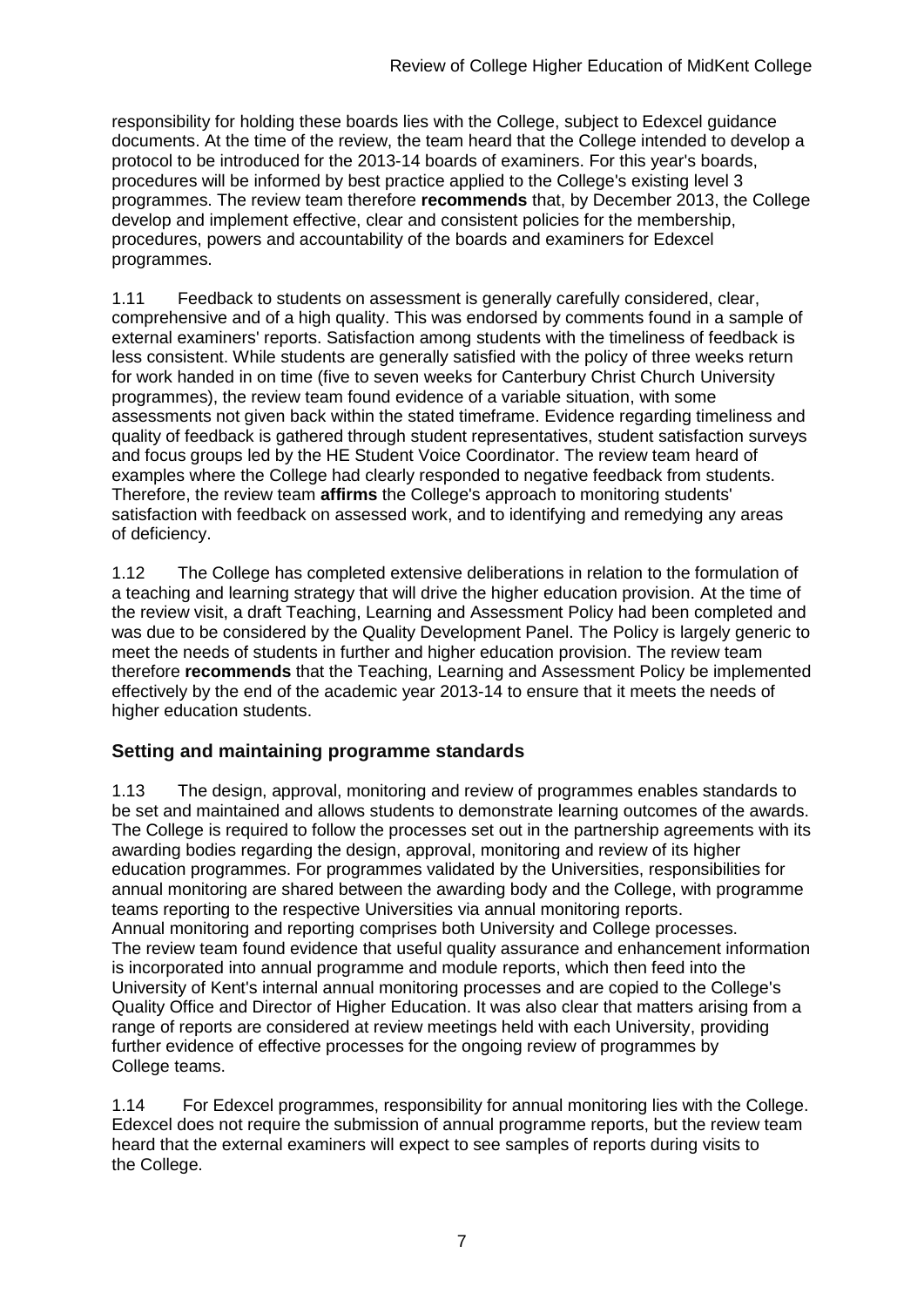1.15 At a faculty level, annual programme reports feed into self-assessment reports and the Faculty Improvement Plan. Academic staff also engage with the continuous cycle of programme and faculty reporting at staff focus days which are held twice a year. With respect to University of Kent programmes, reporting at a faculty level also pays due attention to comments made by external examiners and university liaison officers. The monitoring of faculty improvement plans is undertaken through various mechanisms, including the Higher Education Committee and quality health checks. Additional institutional oversight regarding monitoring and review of programmes is likely to be provided by the newly introduced Higher Education Improvement Plan and the emerging higher education self-assessment report. However, at the time of the review visit, it was too early to assess the effectiveness of these initiatives.

#### <span id="page-9-0"></span>**Subject benchmarks**

1.16 Subject benchmark statements and qualification statements are used effectively in programme design, approval, delivery and review to inform the standards of awards. The use of subject benchmark statements to inform standards is the responsibility of the College's awarding bodies. Through their involvement with the design of programmes, academic staff at the College have engaged with appropriate subject benchmarks, requirements of professional bodies, and national occupational standards. Close liaison with colleagues from each awarding body entails ongoing discussion about delivery, curriculum content and assessment.

#### **Conclusion**

1.17 In reaching its positive judgment, the review team matched its findings against the criteria specified. All of the expectations for this judgement area were met. In all sections under academic standards, the College is also required to some extent to follow the procedures set out by its awarding bodies. The team identified some areas for improvement and made recommendations in the following areas: working with Canterbury Christ Church University to make external examiners' reports more specific to the College; making external examiners' reports available in full to higher education students; developing and implementing policies for boards and examiners for Edexcel programmes; and implementing the Teaching, Learning and Assessment Policy to meet the needs of higher education students. None of these recommendations was judged to threaten the management of the area of academic standards. The College is already taking appropriate action in its approach to monitoring student satisfaction with feedback on assessed work. Therefore, there are no current or potential material risks to the management of this area.

## <span id="page-9-1"></span>**2 Quality of learning opportunities**

#### **Outcome**

The quality of learning opportunities at MidKent College **meets UK expectations**. The team's reasons for this judgement are given below.

#### <span id="page-9-2"></span>**Professional standards for teaching and learning**

2.1 Professional standards for teaching and learning are upheld. Staff who teach on higher education programmes are appropriately qualified and have professional backgrounds that include relevant academic and practice experience in the fields relating to their courses. Staff are actively encouraged to maintain strong links with professional associations and colleagues based in industry. Awarding bodies approve teaching staff at the College to ensure they have an appropriate professional background before they are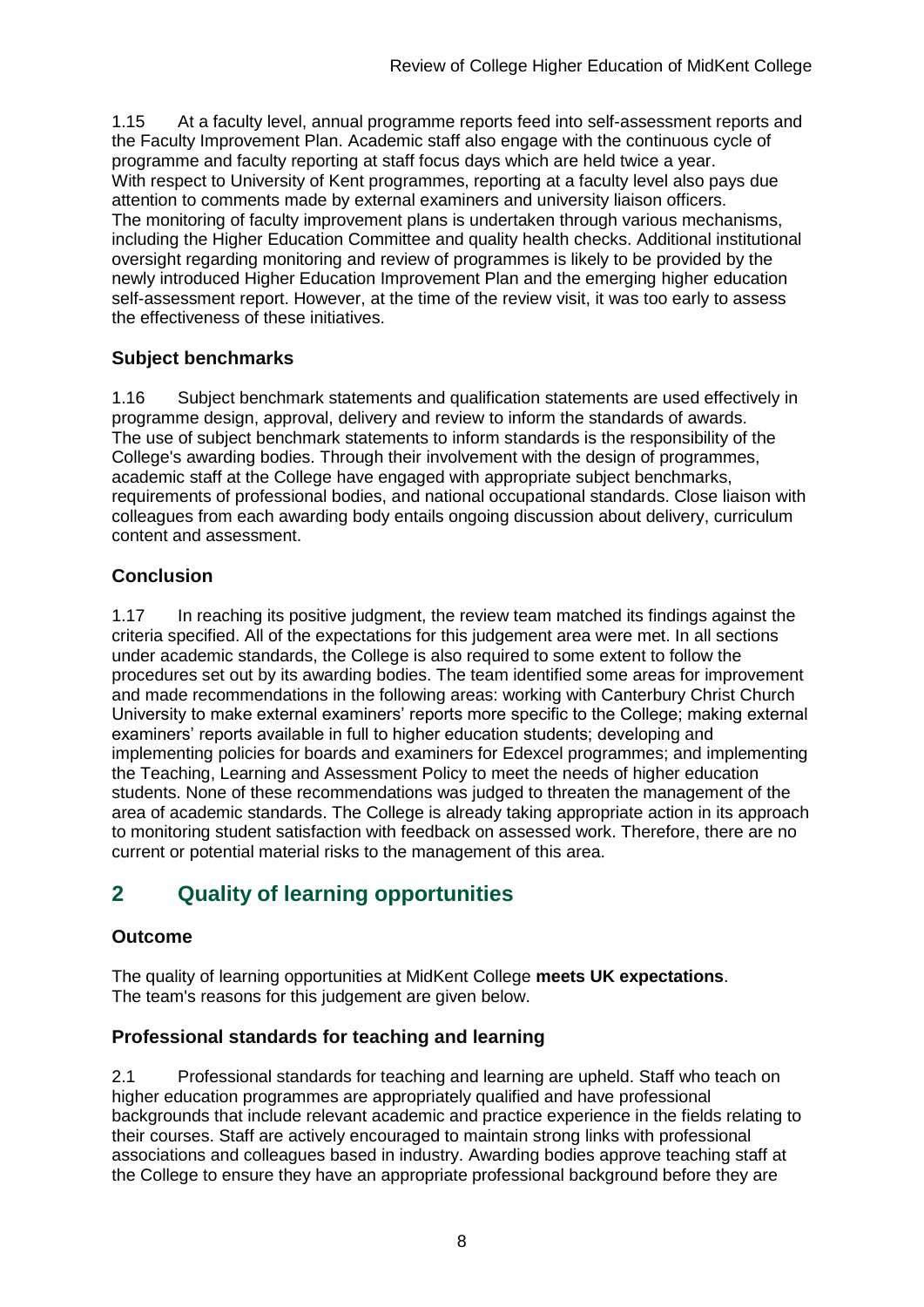permitted to teach on the programmes. Academic staff are also assisted to gain a broad range of teaching experience and to complete a formal teaching qualification. Students whom the review team met widely praised the quality of teaching. Students described academic staff as being innovative in their teaching methods, willing to engage formally and informally, and offering high levels of individual tutorial support and excellent support for assessment preparation.

2.2 The College has systematically developed resources to foster innovation and to encourage staff to be creative. For example, the College has created 'Inspiration Stations' at each campus which provide a protected space for teaching staff to think creatively and share ideas and resources with more experienced colleagues. Resources have also been allocated to assist the development of teaching and to support the development of highquality delivery of e-learning. Resources praised by teaching staff include the availability of support from a team of e-learning technicians and the 'Learning to Teach' online resource.

2.3 The College has introduced a range of complementary strategies that support the development and enhancement of high-quality teaching and learning. Reflective practice and self-evaluation among staff are supported by an effective programme of teaching observation (which is supported by the Director of Higher Education) and the provision of mentors and observation mentors who assess supervised teaching experience. The College has also introduced a teacher coach system to support the development not only of recently appointed academics but also those teaching staff who have identified a need to refresh their practice. This system is supported by the senior management team and is put into operation by a designated team of senior practitioners. The College uses the coaching and observation processes to support professional growth and disseminate best practice in teaching. The review team considers the College's strategic approach to enhancement of teaching in higher education provision, specifically mentorship, coaching and teaching observation, to be a **feature of good practice**.

2.4 The review team has already made a recommendation for the College to ensure that the Teaching, Learning and Assessment Policy is implemented effectively to meet the needs of higher education students (see paragraph 1.12).

#### <span id="page-10-0"></span>**Learning resources**

2.5 Learning resources are appropriate to allow students to achieve the learning outcomes of their programmes. The College has a systematic process in place to identify priorities for resource allocation to ensure that key academic and learning resources are available. There is an overall strategy for resource allocation which includes meetings with departments and the consideration of resources during course design. Heads of departments provide business cases for new programme provision and investment decisions are reviewed by representatives of the College Executive. A bidding cycle has been established though a 'STAR Chamber' process in which bids can be made for large-scale capital investment.

2.6 A wide range of subject-based and generic learning resources are available to support learning opportunities. Students whom the review team met generally praised these resources, although satisfaction with specialist resources and equipment was identified as an issue in the student submission. However, the review team heard examples of how the College responds to particular concerns raised by students regarding access to specialist resources. The review team also heard that facilities in some programme areas, for example Engineering, are exceptional and regarded as being of industry standard.

2.7 Students have access to a wide range of e-books, e-journals and texts that have been purchased to support specific academic programmes, along with resources provided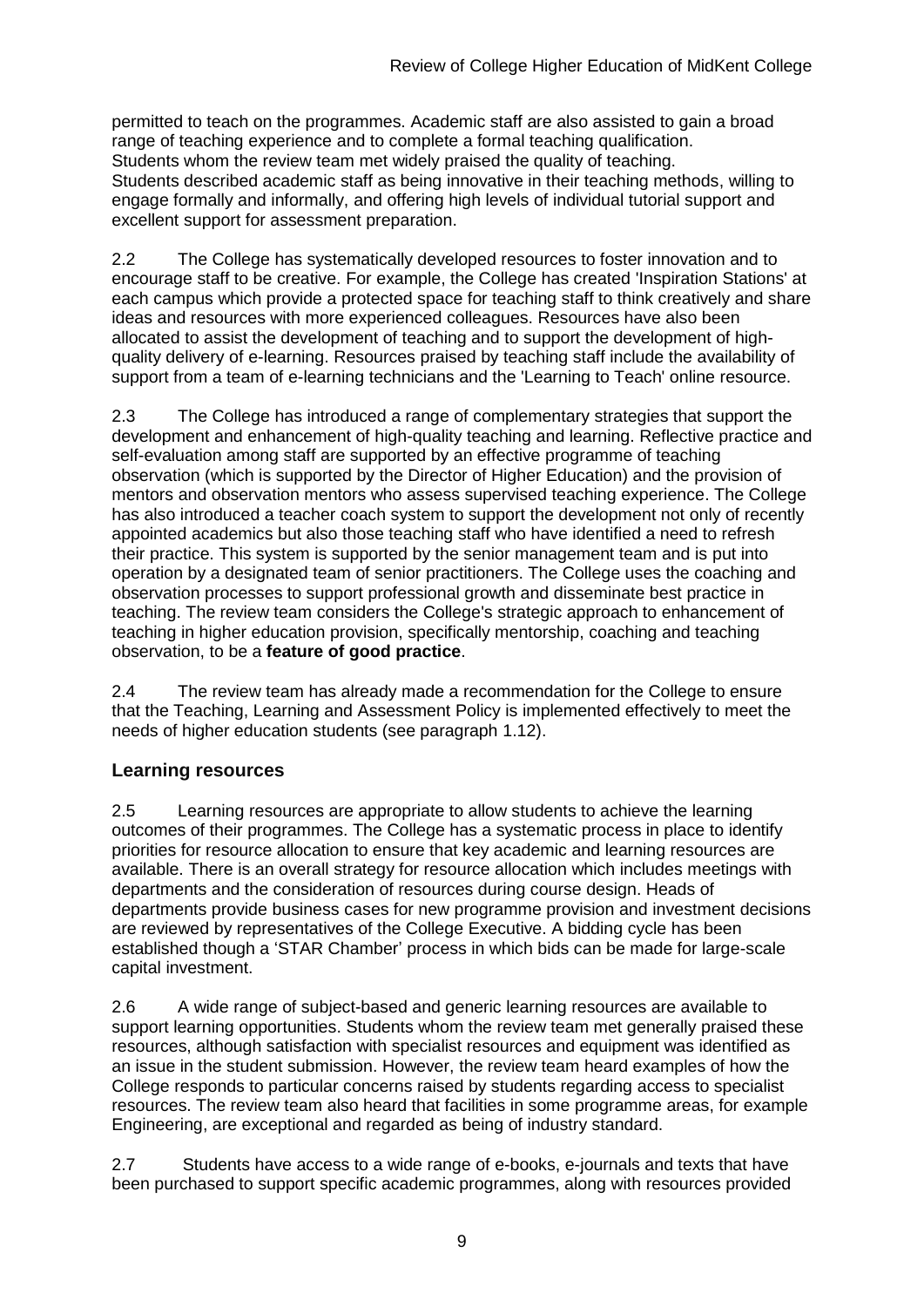by partner universities. For example, all students have some access to the Drill Hall Library which represents a state of the art University Learning Centre. However, due to the geographical spread of the student population, access to off-site resources for some students based at Maidstone can be problematic. Students also commented on the inequity of resources between the Medway and Maidstone campuses. The Senior Leadership Team has put in place measures to address this imbalance and to ease students' immediate concerns. Currently, a major renovation is being completed at the Maidstone campus, including the creation of a dedicated centre for higher education, which is due to open at the start of the next academic year and will include the provision of new and improved library and IT facilities. The review team also noted that the introduction of a dedicated campus for higher education will support the development of a separate identity for those who are higher education students. The review team therefore **affirms** the strategic approach applied to resource allocation, which recognises a need to develop resources at the Maidstone campus.

#### <span id="page-11-0"></span>**Student voice**

2.8 Overall, the College provides students with a variety of ways to actively engage with quality assurance and to become partners in their learning experience. The appointment of an HE Student Voice Coordinator in November 2012 has already led to tangible improvements being made to the student experience. The Coordinator meets students on every programme and this has led to students giving detailed and qualitative feedback on their learning experience. The review team heard of several examples where student feedback was gathered and acted upon and the students were informed of the outcomes, thus 'closing the feedback loop'. Therefore, the review team **affirms** the College's approach to enhancing the student voice through the work of the HE Student Voice Coordinator.

2.9 Other ways in which students can provide feedback include direct email feedback on the quality of lessons, surveys, the Learner Voice Conference, and module evaluation questionnaires. The annual Learner Voice Conference offers student representatives the opportunity to discuss significant issues with relevant members of the management team and Senior Leadership Team. In the past, the focus has tended to be on the experiences of further education students, but there is an intention this year to have a dedicated section on the experience of higher education students and this will include input from the HE Student Voice Coordinator. Those studying on programmes validated by the University of Kent are asked to complete module evaluation questionnaires. Students on other programmes are not required to do this, therefore introducing inconsistency in whether or not students can provide feedback on individual modules. The review team therefore **recommends** that the College consider extending the opportunities for all higher education students to provide feedback on modules, by December 2013.

2.10 Student representation via the course representative system is inconsistent across the higher education provision. The review team met a number of course representatives, many of whom seemed unsure of their role. Course representatives are required to attend faculty meetings, but many of the representatives whom the review team met had never attended a meeting as a course representative and none had received training. The review team therefore **recommends** that, by December 2013, the College formalise systems for the election, training and ongoing support of higher education student representatives to ensure they are informed of their responsibilities and can more effectively represent their peers.

#### <span id="page-11-1"></span>**Management information**

2.11 There is effective use of management information to safeguard quality and standards and to promote enhancement of student learning opportunities. The College has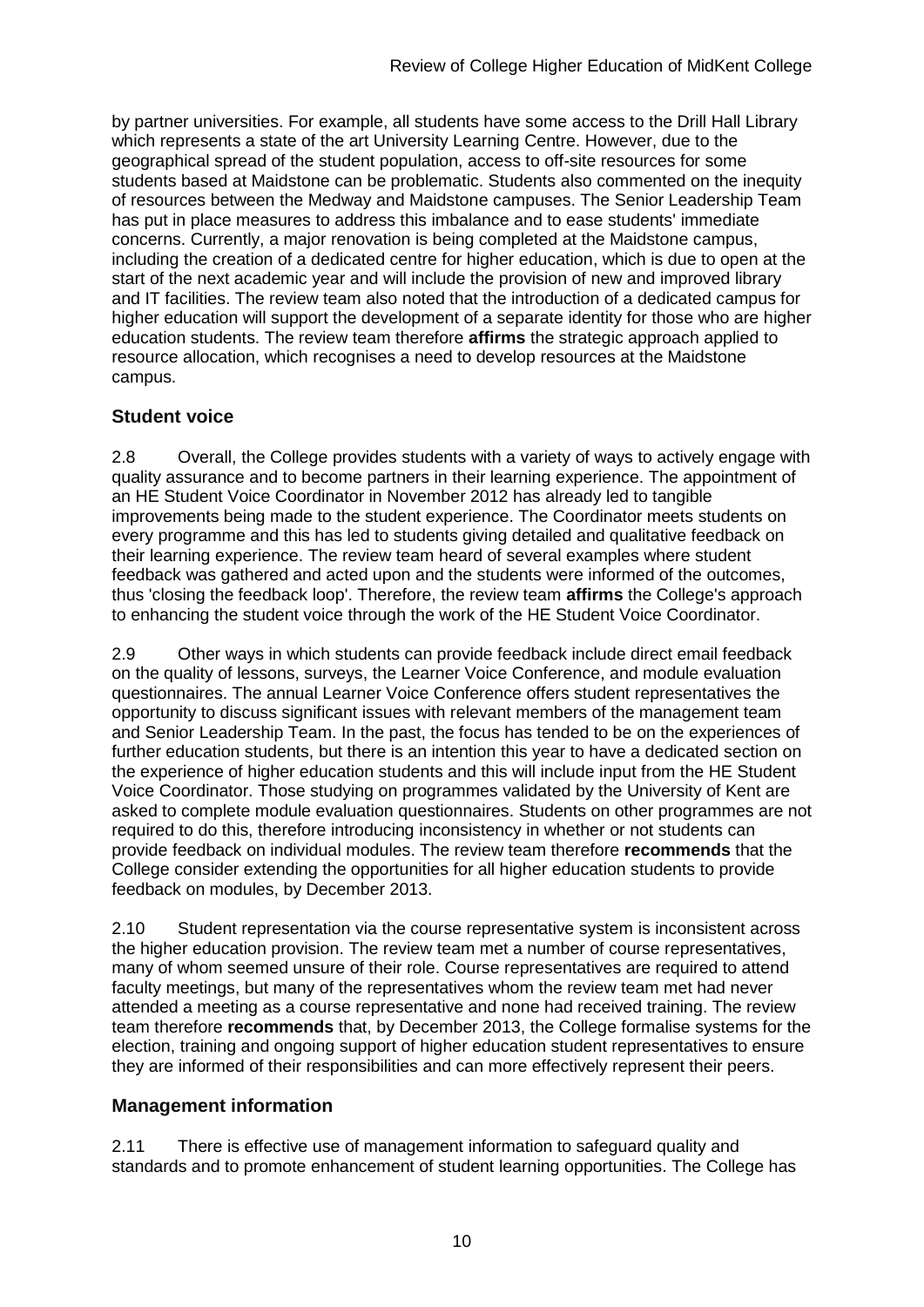robust systems in place to collect and utilise management information data and to track and monitor the progress of students in terms of attendance, achievement and retention. Information is collected, managed and distributed by a dedicated Higher Education Data Analyst and made readily available to all staff via the College's intranet. In addition, specific data sets are distributed electronically to academic staff who have been identified as needing this information. This data is used to undertake quality health checks each term, with a particular emphasis on those programmes with high attrition rates and problems with attendance.

2.12 The quality of data about specific categories of students is variable and at different stages of development. Student characteristics relating to issues such as age, ethnicity and disability are considered within annual monitoring, although the level of analysis in terms of the link between characteristics and student performance is limited. The Equality and Diversity Committee undertakes careful analysis of student profiles in relation to disability and tracks student performance and achievement in the context of individual disabilities. A specific Management Information Report is produced for the Committee to monitor the support available for students with disabilities. Data are gathered in relation to graduate employability and destinations for graduating students. The College is at a transitional stage in terms of implementing systems for the Destination of Higher Education Leavers (DLHE) survey and destination data to be published as part of the Key Information Set (KIS). The review team recognises that this is work in progress and recognises the importance and value of this development (see paragraph 2.19).

#### <span id="page-12-0"></span>**Admission to the College**

2.13 The College's policies and procedures used to admit students are clear, fair, explicit and consistently applied. The Admissions Policy is supported by separate protocols for UCAS applicants and admissions of direct applications for part-time students. The review team found evidence of processes in place which allow students to commence their studies in a highly supportive learning environment. Students receive a briefing from their subject teams on the structure and academic requirements of their individual programmes and this is supplemented by written information in the form of module guides. Students with disabilities are identified during the application process and during enrolment. A member of the Curriculum Access Support Team then carries out an assessment to determine the type and level of additional support that may be required. Based on the assessment, an action plan is drawn up. While the nature and extent of student induction varies across programmes, students whom the review team met were generally satisfied with the information provided at this stage, including clear guidance in relation to the learning resources and academic support arrangements available to them.

#### <span id="page-12-1"></span>**Complaints and appeals**

2.14 The College has effective complaints and appeals procedures. Students whom the review team met generally understood how to go about making a complaint or appeal. Information is easy to find on the website and is also available on the virtual learning environment and some course handbooks. A recommendation has been made in paragraph 3.4 regarding the need for consistency of information across course handbooks, and it is important that the College take into account information about complaints and appeals when addressing this recommendation.

2.15 The College has a robust system in place to deal with complaints. Complaints are 'held' and considered centrally by the Quality Office. There is a procedure in place on how to respond to and review complaints, and evidence suggests that they are dealt with in an appropriate and timely manner.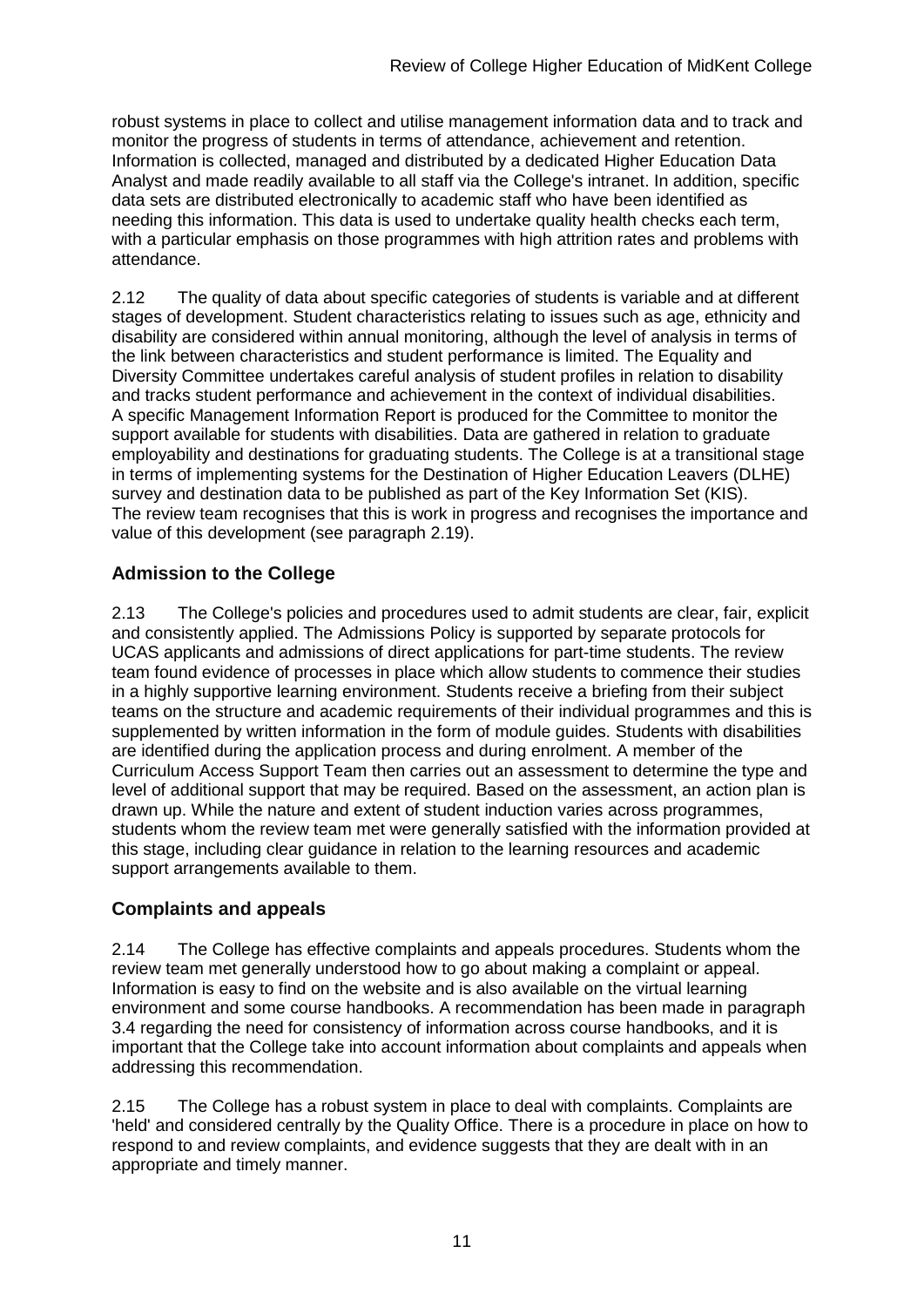#### <span id="page-13-0"></span>**Career advice and guidance**

2.16 Most higher education students are already in employment and are required by their employers to study at the College for additional qualifications. Therefore, due to the vocational nature of the courses and effective links with local industry, employability is often directly embedded into the curriculum.

2.17 The College has recognised the need to improve the careers guidance and support that it offers to higher education students. The College has a draft Employability Policy in place which gives explicit consideration to higher education students. It is also seeking to recruit an HE Support and Employability Officer. The remit of this Officer will be to provide specialist careers advice to students, 'other' advice and information for students, and assistance in finding appropriate work placements. The review team **affirms** the College's forthcoming appointment of a member of staff to lead on employability for higher education students.

2.18 The College has a Job Shop that higher education students are able to use for careers advice and help with finding employment. However, most of the students whom the review team met believed that the Job Shop was only available to further education students. Therefore, the team **recommends** that the College promote the availability of the Job Shop service to all higher education students by December 2013.

2.19 The College currently lacks evidence of the employability of its students due to the limited destinations data it has available for graduates (see also paragraph 2.12). The limited data that is available shows that students often gain immediate employment upon graduating. The College intends to partake in the DLHE survey, which would significantly improve and diversify the destinations data available. Therefore, the review team **affirms** the College's plans to gather and use detailed data on graduate destinations.

#### <span id="page-13-1"></span>**Supporting disabled students**

2.20 The College manages the quality of learning opportunities to enable the entitlements of students with disabilities to be met. The College is an inclusive environment and values equality and diversity highly. An appropriate level of support is provided for students with disabilities, and satisfaction levels among this group of students in the Higher Education Satisfaction Survey were very high. As well as the support available at the College through the Curriculum Access Support Team, students are also encouraged to use the disability support services available at the awarding universities. The current academic year is the first year that the College has provided support for students, as this was previously provided by the University of Kent.

2.21 The College makes effective use of management information to monitor the effectiveness of admissions and support for students with disabilities (see also paragraphs 2.11-2.12). The College makes a sustained effort to identify students who have disabilities. Contact is then made with the student to offer advice about the support available and the process for applying for the Disabled Students' Allowance. The performance of students with disabilities is monitored by the Equal Opportunities Committee to assess the impact of support measures put in place. The team regarded this as a strong commitment to ensuring that students with disabilities are effectively supported.

#### <span id="page-13-2"></span>**Supporting international students**

2.22 The College does not accept applications from international students as it does not have Highly Trusted Sponsor status.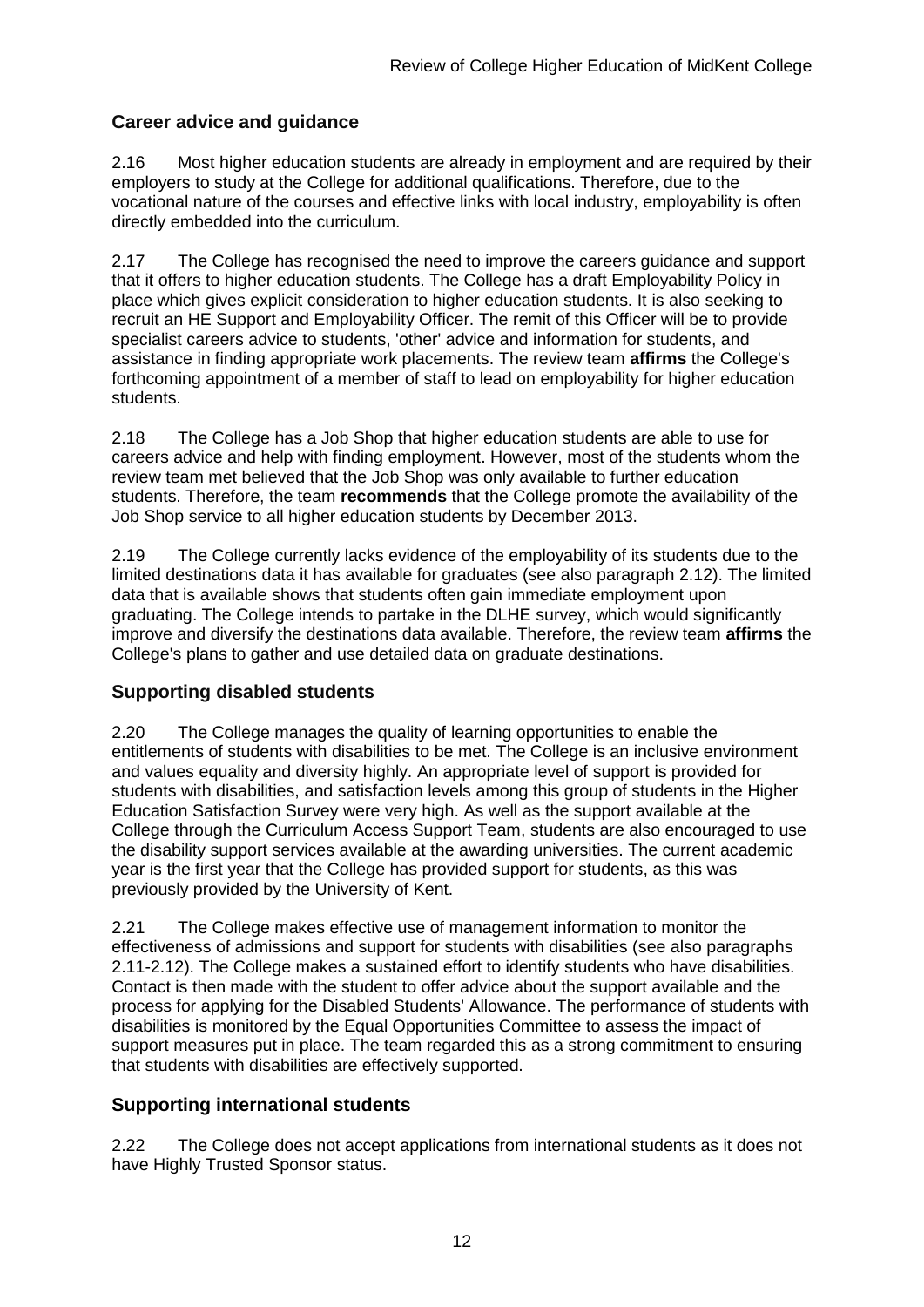#### <span id="page-14-0"></span>**Supporting postgraduate research students**

2.23 The College has no provision at postgraduate level.

#### <span id="page-14-1"></span>**Learning delivered through collaborative arrangements**

2.24 The College is not responsible for any collaborative arrangements as they are defined by the UK Quality Code for Higher Education.

#### <span id="page-14-2"></span>**Flexible, distributed and e-learning**

2.25 The College has made significant progress with the development of e-learning resources for much of its higher education provision. The systematic approach to support the roll-out of innovative resources is driven by the College's e-learning strategy. Teaching staff praised the support they receive as they seek to develop innovative ways of delivering e-learning. Examples include the employment of learning technologists to work on an individual basis with academic staff, and the creation of 'Inspiration Stations' (see also paragraph 2.2). This resource provides support to develop audio and video content, as well as advice on the design of resources to capture students' attention and engagement.

2.26 Senior managers demonstrated a clear and strategic vision for the application of new technologies as a means of meeting the needs of a diverse student population, some of whom were studying part-time and had extensive work commitments. Students whom the review team met confirmed the value of the online resources - such as course guides and lecture notes - in supporting their learning, and of the extensive use of virtual learning environments both at the College and also those used by the validating universities. Resources are available for each module, although some staff appear to be more skilled and more proactive in developing innovative material. Overall, the review team considers the effective approach to e-learning across the higher education provision to be a **feature of good practice**.

#### <span id="page-14-3"></span>**Work-based and placement learning**

2.27 Students participate in work-based learning as part of their Foundation Degree programmes. Even though numbers are small, the College recognises that, in recent years, students have found it difficult to obtain high-calibre placements. The College has stated that one of the central aspects of the role of the Higher Education Support and Employability Officer will be to assist students to find work placements. The review team has already affirmed this forthcoming appointment (see paragraph 2.17). The Job Shop is also there to support students to find work placements. The review team has already made a recommendation for the College to promote the availability of the Job Shop service to all higher education students (see paragraph 2.18).

#### <span id="page-14-4"></span>**Student charter**

2.28 Although the College has a Student Charter on its website, students whom the review team met had little knowledge of it and student representatives do not regard it as being a useful document for higher education students. As it stands, much of the language and the content of the Charter are more appropriate to further education students. As a consequence, the College has pledged to work collaboratively with the Students' Union to rewrite the document to make it more relevant to all students at the College. Therefore, the review team **affirms** the College's plans, in partnership with the Students' Union, to revise the Student Charter and make it more relevant to higher education students.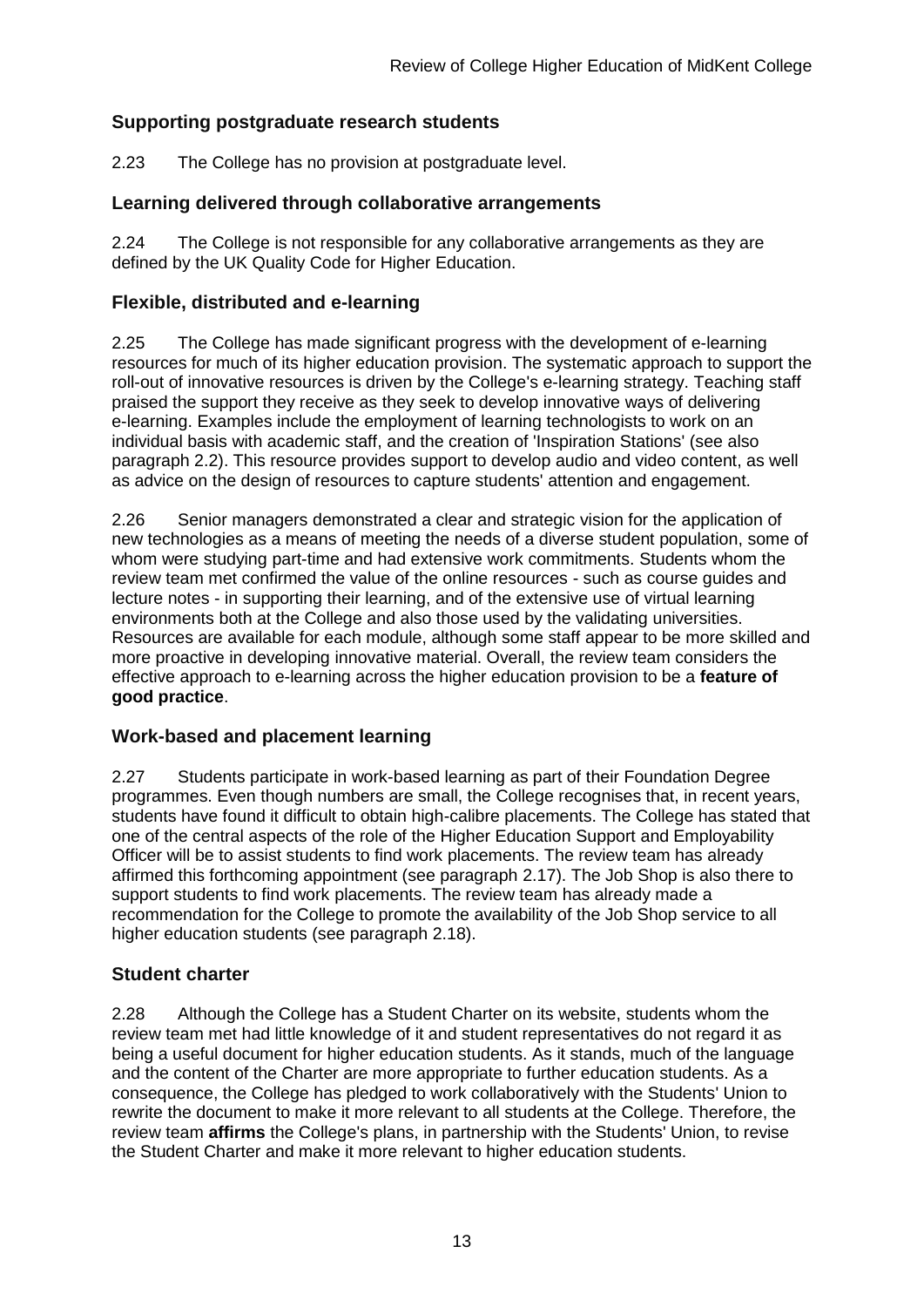### **Conclusion**

2.29 In reaching its positive judgment, the review team matched its findings against the criteria specified. All of the expectations for this judgement area were met and there were two features of good practice: the strategic approach to the enhancement of teaching; and the effective approach to e-learning. The team identified some areas for improvement and thus made recommendations in the following areas: extending opportunities for all students to provide module feedback; formalising systems to improve student representation; and promoting the availability of the Job Shop. None of these recommendations was judged to threaten the management of the area of academic standards. The College is already taking appropriate action in a number of areas where it was recognised further work would enhance practice and contribute positively to the student experience: the strategic approach to resource allocation; the enhancing work of the HE Student Voice Coordinator; the forthcoming appointment of a person to lead on employability; the plan to gather and use data on graduate destinations; and the revision of the Student Charter. Therefore, there are no current or potential material risks to the management of this area.

## <span id="page-15-0"></span>**3 Public information**

#### **Outcome**

The information about learning opportunities produced by MidKent College **meets UK expectations**. The team's reasons for this judgement are given below.

3.1 The College produces information for its intended audiences about the learning opportunities it offers that is fit for purpose, accessible and trustworthy. It publishes clear information describing its vision, mission, values and overall strategy, which enables intended audiences to develop an understanding of its profile.

3.2 Since the change to direct funding for the University of Kent programmes, the College has been required to comply fully with the requirements of the Key Information Set (KIS) for the relevant programmes. Responsibility for the assembly of KIS data lies with the College's Data Analyst, who works in conjunction with programme teams. Responsibility for its updating, which is undertaken routinely on a quarterly basis or as required by substantial changes, lies with the Data Officer - a recently created post. It is a requirement of the College that KIS data be signed off by the Principal. Data from the National Student Survey are not currently incorporated into KIS information as this data has not previously been available to the College. At the review visit, the team heard that the College expects the data to be available for inclusion in the KIS in future years. Course pages on the College website explain why some of the KIS data is limited in scope and provide a direct link to the Unistats KIS website. Despite some initial challenges, the system for assembling, updating and checking KIS data seems to be working well.

3.3 Primarily through its online Higher Education Prospectus and course pages, the College makes available to prospective students information that is clear and trustworthy in terms of helping them to select their programme. The review team found evidence that application processes are clearly described on the website, as is information regarding the support and assistance available to prospective students. Some part-time students whom the review team met stated that they had been confused about pre-entry fees information. However, the review team was satisfied that the College had taken appropriate steps to ensure that this information is now accurate and up to date.

3.4 Although the College continues to develop pre and post-entry electronic information for higher education students that is useful and accessible, it acknowledges that more work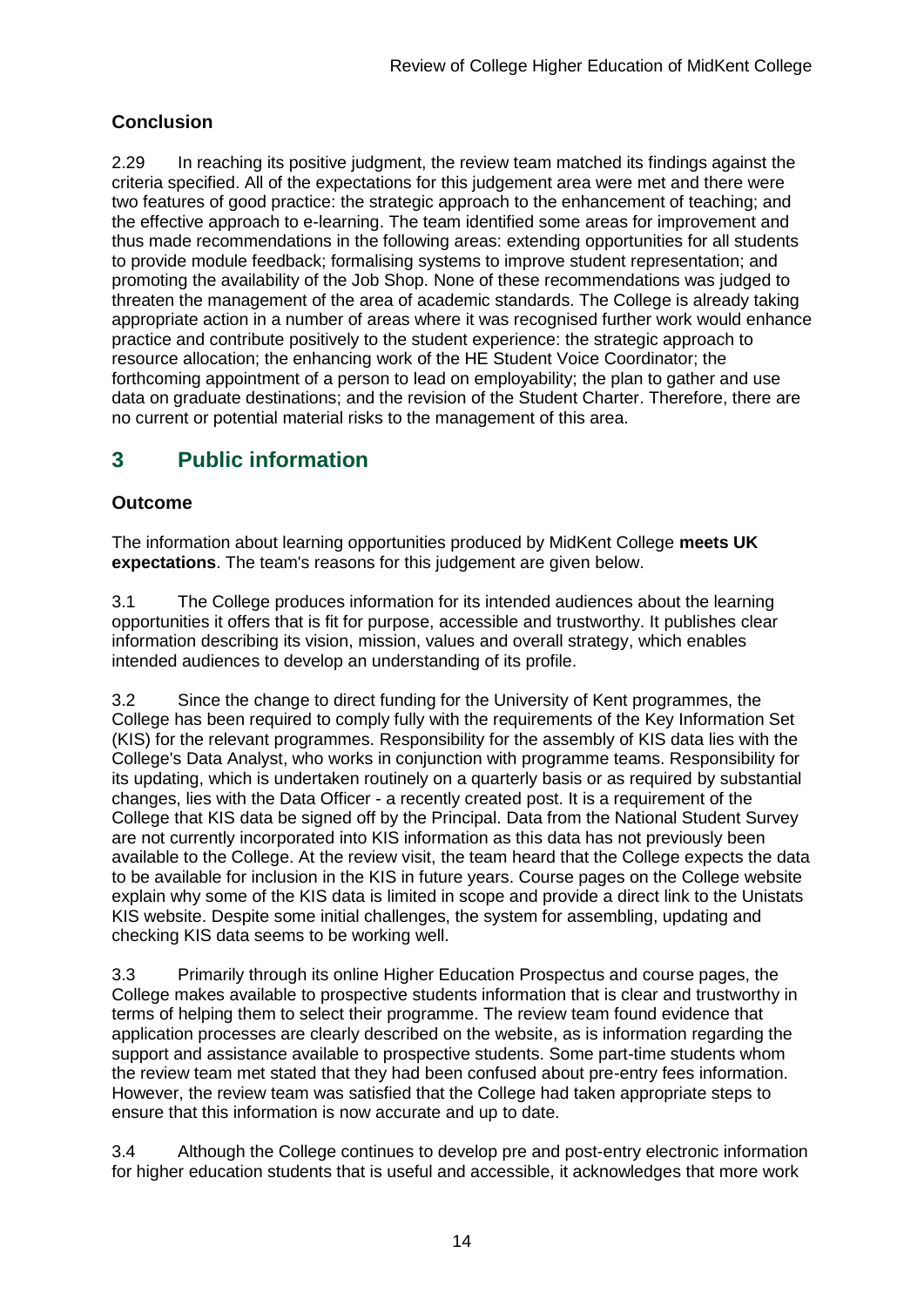is needed to ensure that information provided in student handbooks is complete and consistent across courses. Most students receive course handbooks which provide comprehensive information and/or clear links to electronic information about their programme of study, including curriculum and assessment details, arrangements for the submission of work, grade criteria, plagiarism, student support, resources, and opportunities for work-based learning. However, some handbooks contain information which is incomplete or not provided at all, notably with regard to information on plagiarism, complaints and the location of the full set of programme regulations. While it was reassuring to hear from students regarding their confidence in being able to find information about complaints and appeals and plagiarism, the review team **recommends** that, by December 2013, the College ensure that all higher education course handbooks provide students with consistent information about their programmes.

3.5 The College has in place robust procedures for the production, checking and monitoring of other publicly available information. These procedures include effective liaison with its awarding bodies and the College's programme teams. Final sign-off of documents is carried out by the Director of Higher Education. In addition, the E-marketing Officer, another recently appointed post, undertakes routine monitoring of information on the website.

3.6 The review team has already made a recommendation regarding the availability in full of external examiners' annual reports to higher education students (see paragraph 1.7).

#### **Conclusion**

3.7 In reaching its positive judgment, the review team matched its findings against the criteria specified. The team identified one area for improvement and made a recommendation accordingly to ensure that all higher education course handbooks provide students with consistent information about their programmes. This recommendation was not judged to threaten the management of this area. Therefore, there are no current or potential material risks in this area.

## <span id="page-16-0"></span>**4 Enhancement of learning opportunities**

#### **Outcome**

The enhancement of learning opportunities at MidKent College **meets UK expectations**. The team's reasons for this judgement are given below.

4.1 The College is making significant progress in developing and implementing a strategic approach to transform the learning environment for students. The review team found evidence of a consistent link between the aspirations to develop the academic portfolio and the enhancement of specialist teaching space and other technical resources. The College has gone about addressing the inequity of resources between the two campuses by building into its strategic plan the creation of a separate higher education centre at its Maidstone campus. The review team has already affirmed this development (see paragraph 2.7). As well as providing a specific new learning centre with improved library and IT facilities, its creation will also support the higher education student population to maintain a distinct identity.

4.2 The College has established a highly strategic approach to the professional development of high-quality teaching practice among all academic staff. The review team has already noted this as a feature of good practice, in particular mentorship, coaching and teaching observation (see paragraph 2.3). Each of these processes is driven by clear strategies that are widely disseminated to staff at all levels. Senior managers place much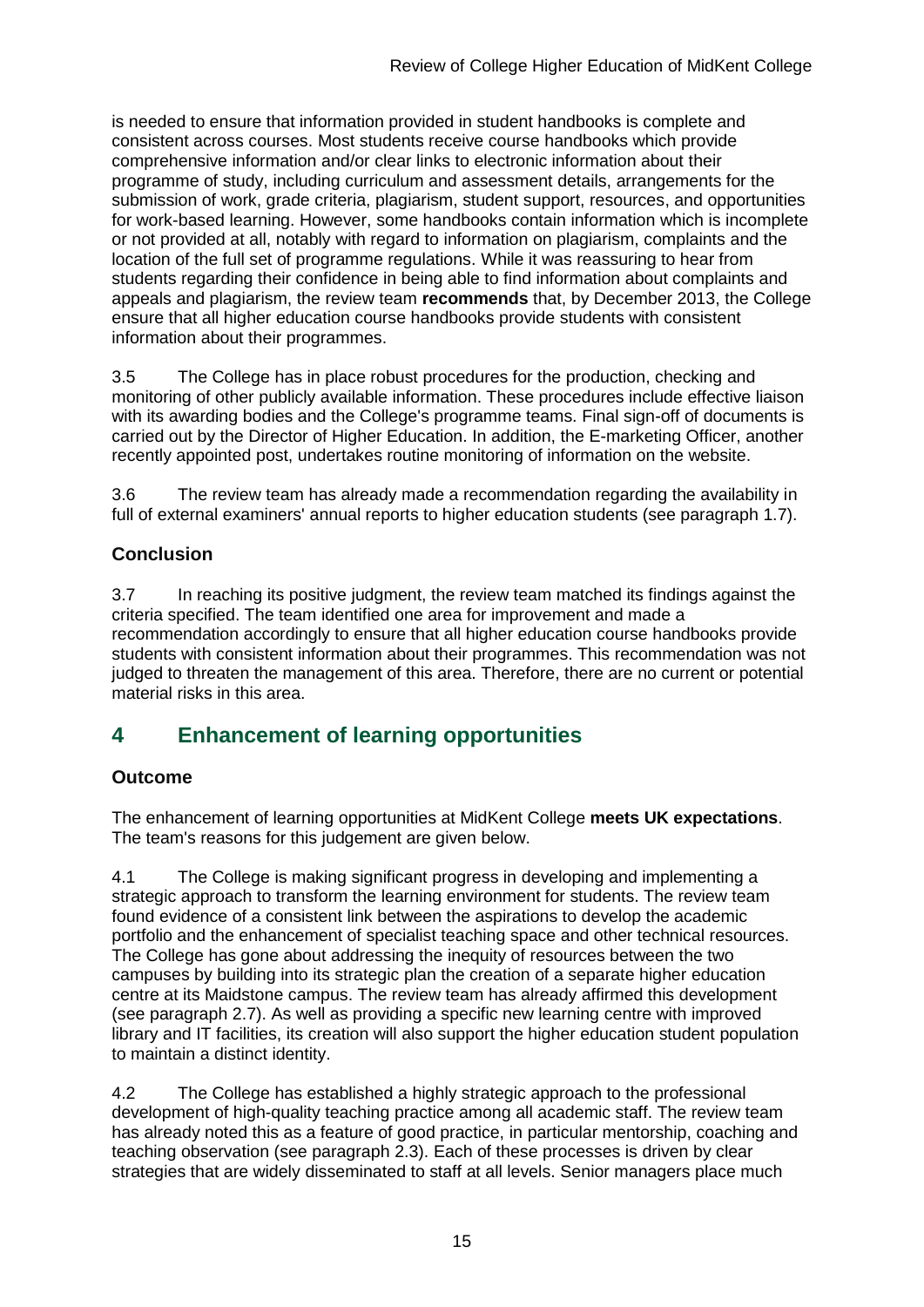emphasis on reflective practice and continuous self-improvement among teachers, which is facilitated by partnerships between academic staff with varying levels of experience and different areas of expertise in relation to innovation in teaching. A range of opportunities is also provided for academic staff to discuss key issues in relation to the development of teaching and learning during formal college-wide staff development events.

4.3 The College has built a strategic approach to its development of technologysupported learning that will continue to provide new opportunities for students. There has been a comprehensive drive to provide e-learning using the virtual learning environments from partner universities, and linking with their institutional strategies. The College is now extending this engagement with technology to develop an individual relationship with e-learning providers and to establish bespoke resources by bringing the expertise together form other local institutions. The College is linking this development to devising new strategies for using e-books and e-journals. The review team has already noted the effective approach to e-learning as a feature of good practice (see paragraph 2.26).

#### **Conclusion**

4.4 In reaching its positive judgment, the review team matched its findings against the criteria specified. No significant issues were identified that threatened the management of this area. The team also identified some features of good practice that have been identified in earlier sections of the report. Therefore, there are no current or potential material risks to the management of this area.

### <span id="page-17-0"></span>**5 Theme: Student Involvement in Quality Assurance and Enhancement**

Each academic year, a specific theme relating to higher education provision in England and Northern Ireland is chosen for especial attention by QAA's Review of College Higher Education teams. In 2012-13, the themes are the **First Year Student Experience** or **Student Involvement in Quality Assurance and Enhancement**.

The review team investigated Student Involvement in Quality Assurance and Enhancement at MidKent College. The College has been proactive in raising the higher education student voice, primarily through the appointment of the HE Student Voice Coordinator, which has also improved the process of gathering and responding to student feedback. Improvements could be made to the student representative system to enable those involved to carry out their roles more effectively.

#### <span id="page-17-1"></span>**Innovations in student involvement in quality assurance and enhancement**

5.1 The major innovation in student involvement in quality assurance and enhancement has been the appointment of an HE Student Voice Coordinator in November 2012. This shows a real commitment by the College to actively listening to the student voice. Students whom the review team met had a good awareness of the Coordinator and many had attended focus groups run by the Coordinator where they were able to offer feedback on their learning experiences. The team has already affirmed this appointment and its effect on the enhancement of the student voice (see paragraph 2.8).

5.2 Another innovative way in which students are involved in quality assurance and enhancement is through the annual Learner Voice Conference. The College is making a concerted effort to involve higher education students more fully in this year's Conference by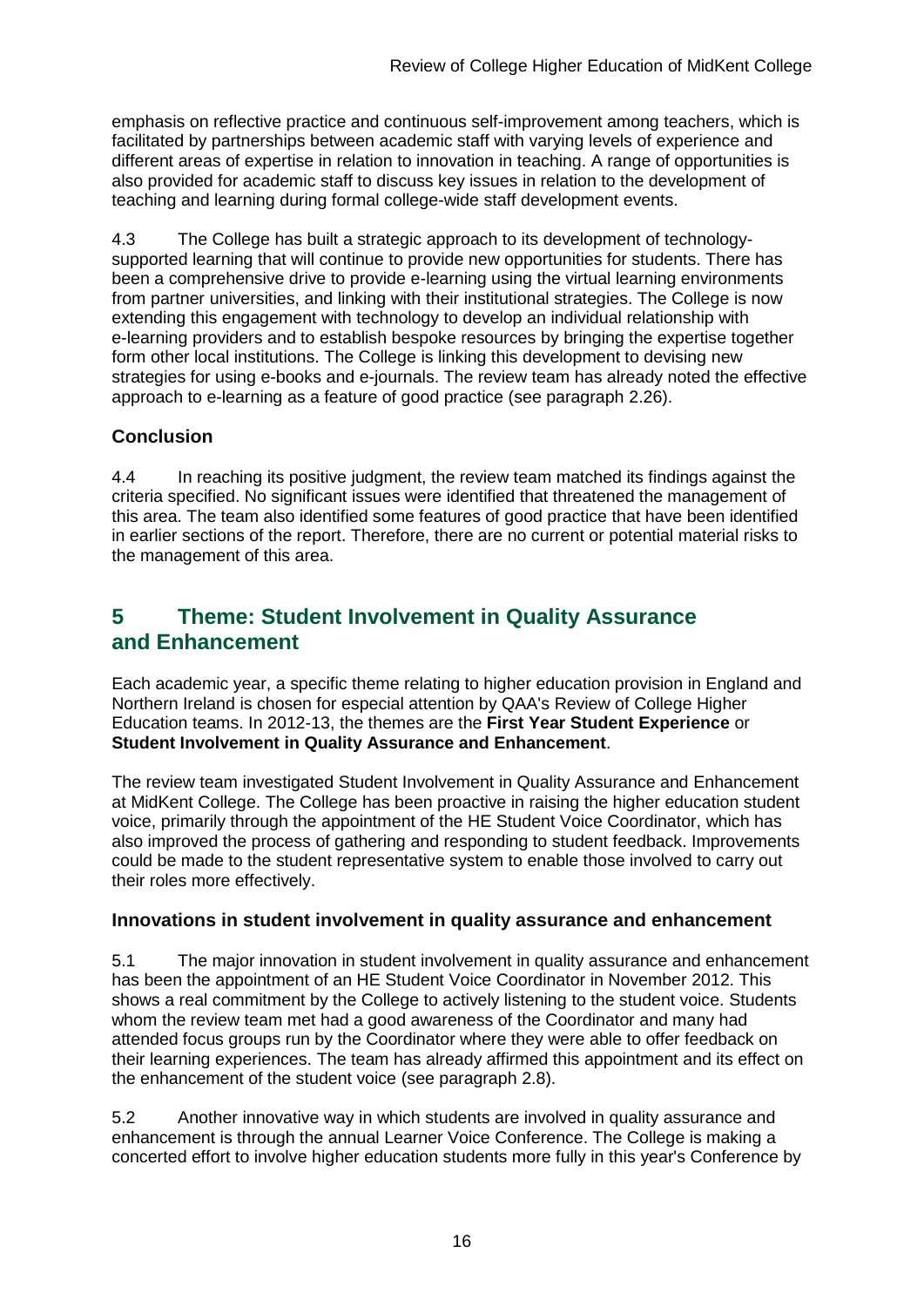having a section dedicated to higher education and including input from the HE Student Voice Coordinator.

5.3 Further innovations in student involvement could be brought about by improving the student course representative system. Most of the student representatives whom the review team met had little understanding of their roles and none of them had been trained in how to carry out their duties. The team has already recommended that the College formalise systems for the election, training and ongoing support of higher education student representatives (see paragraph 2.10).

#### <span id="page-18-0"></span>**Staff experience of/participation in student involvement in quality**

5.4 The College benefits from a productive working relationship with the Students' Union. A full-time paid Sabbatical Officer is in place, as well as an executive of unpaid student officers. The position of Higher Education Students' Officer is currently vacant. The President of the Students' Union sits on a number of senior boards and committees, ensuring that the student voice is heard at a strategic level.

5.5 The HE Student Voice Coordinator reports to the Director of Higher Education and liaises closely with the Students' Union. Staff, as well as students, had a good understanding of the responsibilities of, and the service provided by, the Coordinator.

5.6 Staff experiences of the learner voice system in relation to student representatives were variable. Some academic staff reported that they meet frequently with - and understand the responsibilities of - the class representatives, but this was not consistent across the College. Some student representatives said that they had been selected by academic staff rather than elected by their peers.

#### <span id="page-18-1"></span>**Acting on student contributions and 'closing the feedback loop'**

5.7 The College responds effectively to feedback from students. The primary way in which the College gathers feedback from students is via focus groups run by the HE Student Voice Coordinator. There is a robust system in place to ensure that this feedback is then responded to appropriately, and this is overseen by the Coordinator. Students whom the review team met were able to list several examples of improvements that had been made as a result of their feedback.

<span id="page-18-2"></span>5.8 The effectiveness of the other ways in which students can provide feedback is variable. The review team has already made a recommendation for the College to consider extending the opportunities to all higher education students to provide feedback on their modules (see paragraph 2.9). Data from the Higher Education Student Specific Survey have been used to evidence the student submission and will feed into College self-assessment reports. The College might wish to utilise the findings from this survey more fully as a mechanism for improving the student experience. Overall, though, students whom the review team met indicated that the College listens to their views and generally acts upon their feedback.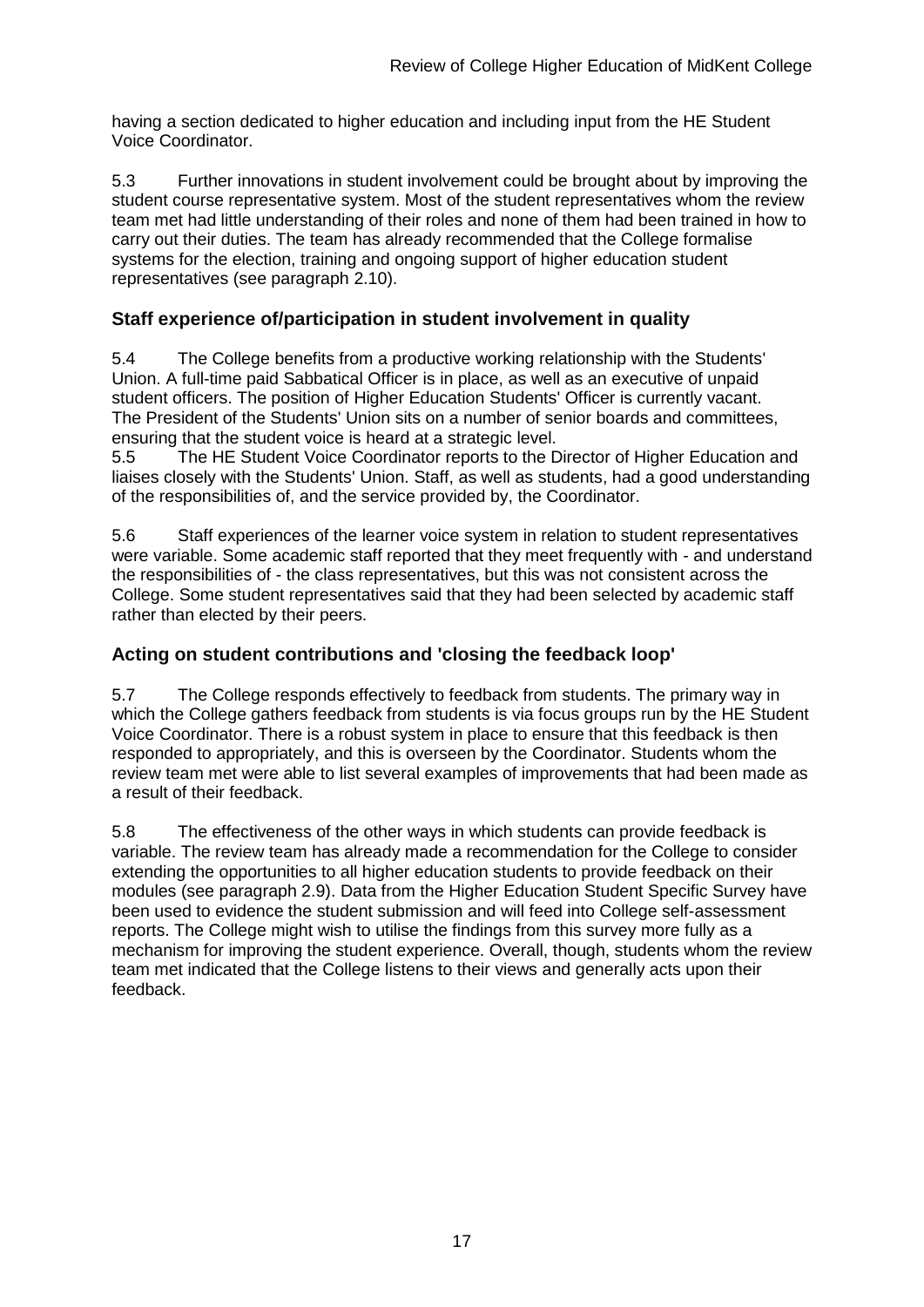## <span id="page-19-0"></span>**Glossary**

This glossary is a quick-reference guide to key terms in this report that may be unfamiliar to some readers. Most terms also have formal 'operational' definitions; for example, pages 17-20 of the handbook for this review method give formal definitions of threshold academic standards, learning opportunities and enhancement.

The handbook can be found on the QAA website at: [www.qaa.ac.uk/publications/informationandguidance/pages/rche-handbook.aspx.](http://www.qaa.ac.uk/Publications/InformationAndGuidance/Pages/RCHE-handbook.aspx)

If you require formal definitions of other terms, please refer to the section on assuring standards and quality: [www.qaa.ac.uk/assuringstandardsandquality/pages/default.aspx.](http://www.qaa.ac.uk/assuringstandardsandquality/pages/default.aspx)

User-friendly explanations of a wide range of terms can be found in the longer **glossary** on the QAA website: [www.qaa.ac.uk/aboutus/glossary/pages/default.aspx.](http://www.qaa.ac.uk/aboutus/glossary/pages/default.aspx)

**Academic Infrastructure:** Guidance developed and agreed by the higher education community and published by QAA, which is used by institutions to ensure that their courses meet national expectations for academic standards and that students have access to a suitable environment for learning (academic quality). It consists of four groups of reference points: the **frameworks for higher education qualifications**, the **subject benchmark statements**, the **programme specifications** and the **[Code of practice](http://www.qaa.ac.uk/AboutUs/glossary/Pages/glossary-c.aspx#c2)**. QAA is currently revising the Academic Infrastructure as the UK **[Quality Code](http://www.qaa.ac.uk/AboutUs/glossary/Pages/glossary-q.aspx#q5)** for Higher Education.

**academic standards:** The standards set and maintained by institutions for their courses and expected for their awards. See also **threshold academic standard**.

**Code of practice:** *The Code of practice for the assurance of academic quality and standards in higher education* published by QAA - a set of interrelated documents giving guidance for higher education institutions and colleges.

**credit(s):** A means of quantifying and recognising learning, used by most institutions that provide higher education programmes of study, expressed as 'numbers of credits' at a specific level.

**enhancement:** Taking deliberate steps at institutional level to improve the quality of **[learning opportunities](http://www.qaa.ac.uk/aboutus/glossary/pages/glossary-l.aspx#l1)**. It is used as a technical term in QAA's audit and review processes.

**feature of good practice:** A positive aspect of the way a higher education institution or college manages quality and standards, which may be seen as exemplary to others.

**framework:** A published formal structure. See also **framework for higher education qualifications**.

**framework for higher education qualifications:** A published formal structure that identifies a hierarchy of national qualification levels and describes the general achievement expected of holders of the main qualification types at each level, thus assisting higher education providers in maintaining academic standards. QAA publishes the following frameworks: *The framework for higher education qualifications in England, Wales and Northern Ireland* (FHEQ) and *The framework for qualifications of higher education institutions in Scotland*.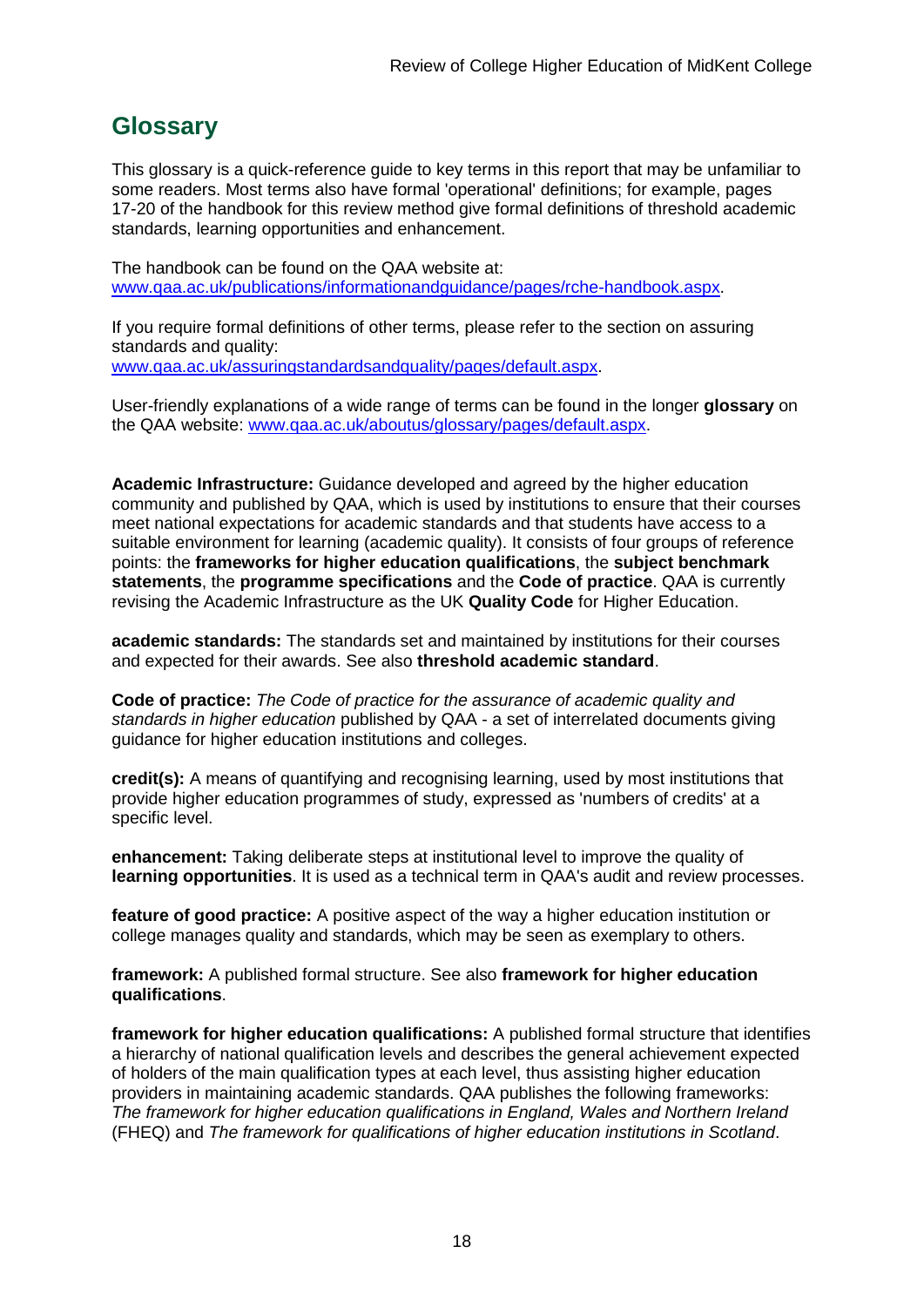**learning opportunities:** The provision made for students' learning, including planned **[programmes](http://newlive.qaa.ac.uk/aboutus/glossary/pages/glossary-p.aspx#p12) of study**, teaching, assessment, academic and personal support, resources (such as libraries and information systems, laboratories or studios) and staff development.

**learning outcome:** What a learner is expected to know, understand and/or be able to demonstrate after completing a process of learning.

**operational definition:** A formal definition of a term, which establishes exactly what QAA means when using it in reports.

**programme (of study):** An approved course of study which provides a coherent learning experience and normally leads to a qualification.

**programme specifications:** Published statements about the intended **[learning outcomes](http://newlive.qaa.ac.uk/aboutus/glossary/pages/glossary-l.aspx#l2)** of **programmes of study**, containing information about teaching and learning methods, support and assessment methods, and how individual units relate to levels of achievement.

**public information:** Information that is freely available to the public (sometimes referred to as being 'in the public domain').

**Quality Code:** Short term for the UK Quality Code for Higher Education, which is being developed to replace the **[Academic Infrastructure](http://newlive.qaa.ac.uk/aboutus/glossary/pages/glossary-a.aspx#a1)** and will incorporate all its key elements, along with additional topics and overarching themes.

**subject benchmark statement:** A published statement that sets out what knowledge, understanding, abilities and skills are expected of those graduating in each of the main subject areas (mostly applying to [bachelor's degrees\)](http://newlive.qaa.ac.uk/aboutus/glossary/pages/glossary-b/aspx#b1), and explains what gives that particular discipline its coherence and identity.

**threshold academic standard:** The minimum standard that a student should reach in order to gain a particular qualification or award, as set out in the **[subject benchmark statements](http://newlive.qaa.ac.uk/aboutus/glossary/pages/glossary-s.aspx#s7)** and national [qualifications](http://newlive.qaa.ac.uk/aboutus/glossary/pages/glossary-q.aspx#q3) **frameworks**. Threshold standards are distinct from the standards of performance that students need to achieve in order to gain any particular class of award, for example a first-class bachelor's degree. See also **[academic standards](http://newlive.qaa.ac.uk/aboutus/glossary/pages/glossary-a.aspx#a3)**.

**widening participation:** Increasing the involvement in higher education of people from a wider range of backgrounds.